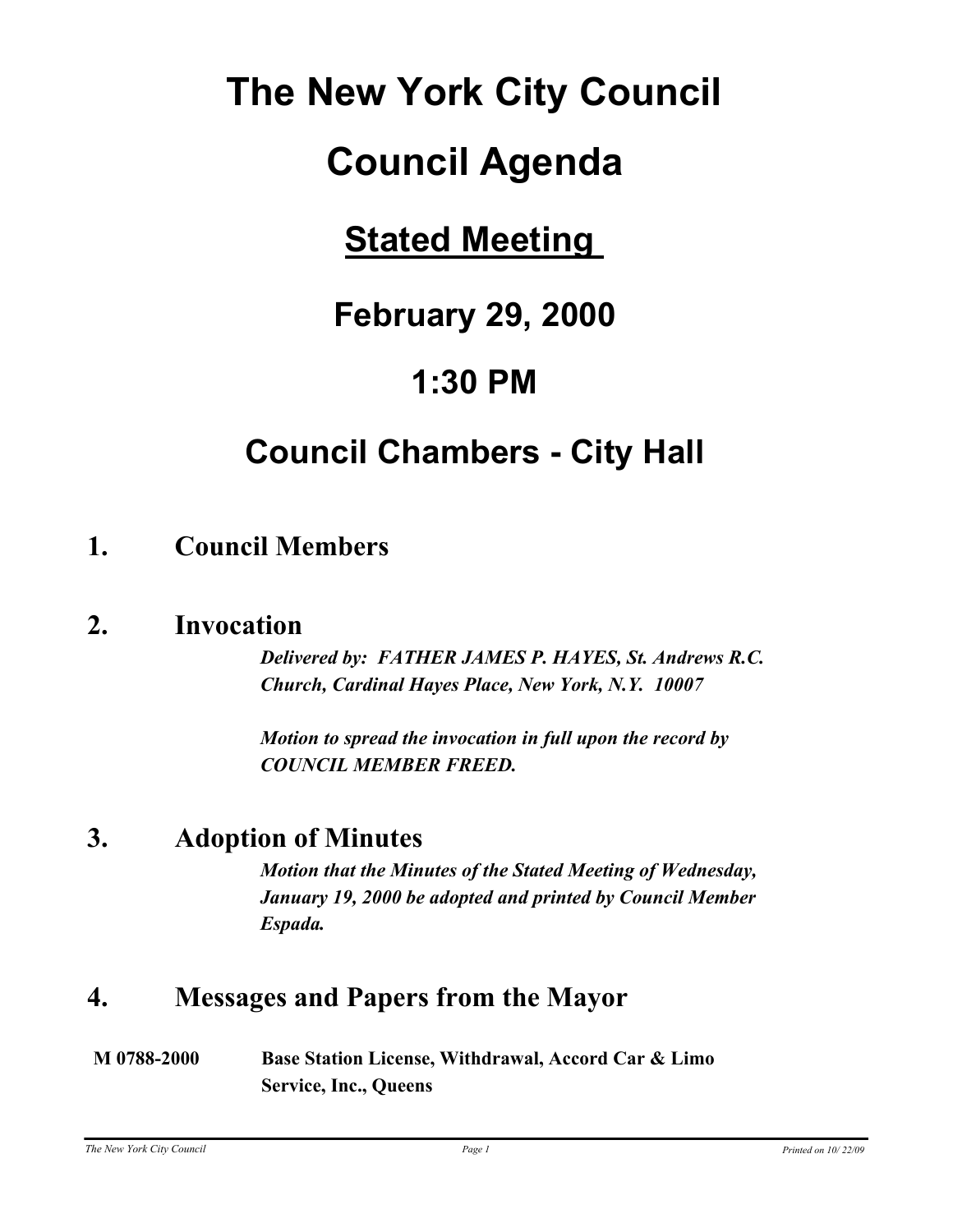Communication from the Mayor - Submitting the Withdrawal of Base Station Application Number B01514 - Accord Car & Limo Service, Inc., also known as Accord Car & Limo Svc., Inc., also known as Accord Car & Limousine Service Inc., in the borough of Queens. *Received, Ordered, Printed and Filed*

**M 0789-2000 Mayor's Management Report, Preliminary** Communication from the Mayor -- Submitting Preliminary FY2000 Mayor's Management Report. *Received, Ordered, Printed and Filed*

#### **Communications from City, County, and Borough Offices 5.**

#### **M 0790-2000 Housing Rent Control Act, Vacancy Survey**

Communication from the Department of Housing Preservation and Development - Submitting the 1999 New York City Housing and Vacancy Survey (HVS) pursuant to subdivision three of section one of the Local Emergency Housing Rent Control Act. *Received, Ordered, Printed and Filed*

## **6. Petitions and Communications**

# **7. Land Use Call-Ups**

### **M 0791-2000 ULURP, City-owned properties, Manhattan, (C990448PPM)**

By Council Members Lopez and Freed: Pursuant to Rule 11.20b of the Council and Section 197-d(b) (3) of the New York City Charter, the Council resolves that the action of the City Planning Commission on Uniform Land Use Review Procedure Application Number 990448 PPM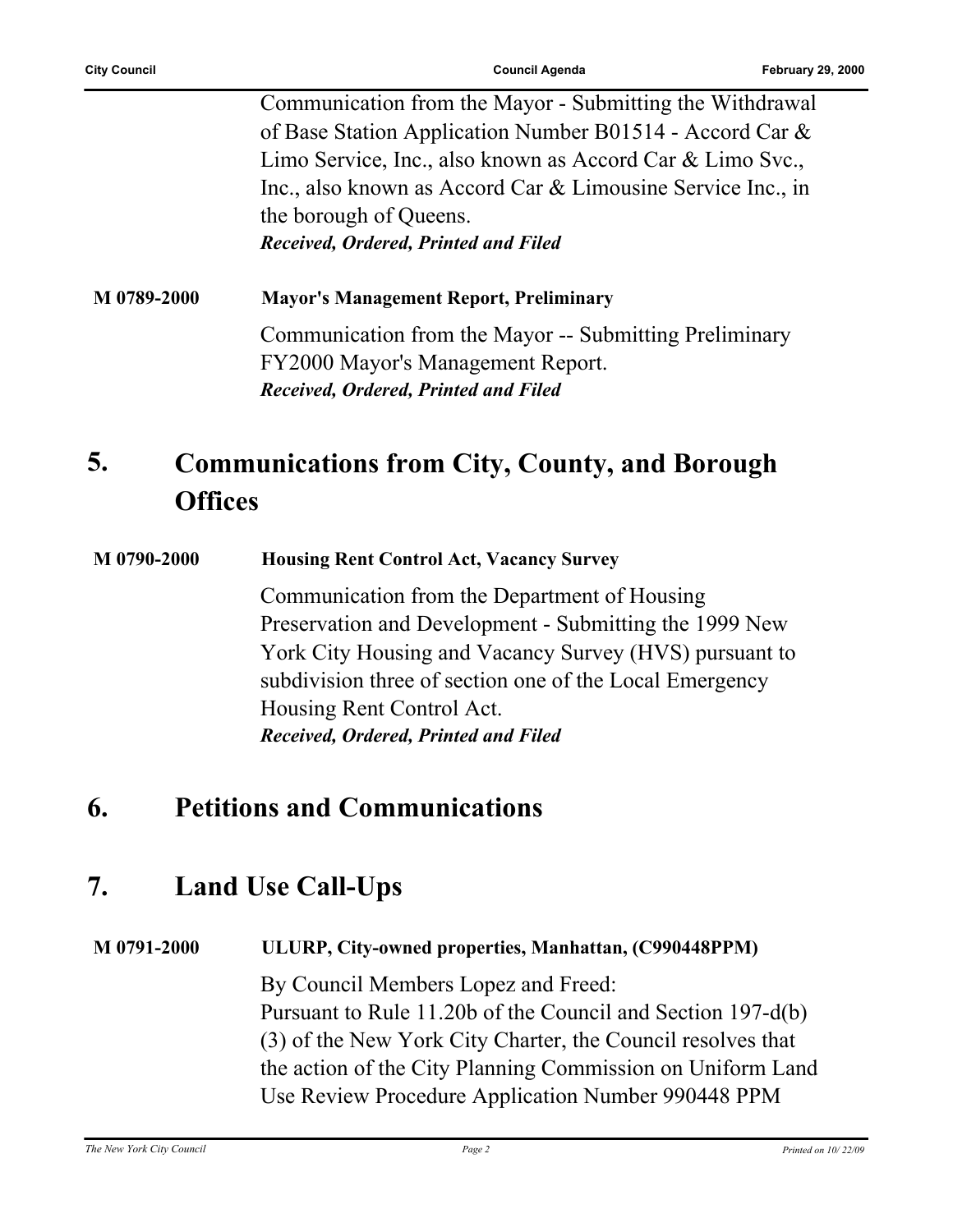shall be subject to review by the Council. *Coupled on Call-Up Vote*

### **ROLL CALL**

### **8. Communications from the Speaker**

- **9. Discussion of General Orders**
- **10. Report of Special Committees** *NONE*

# **11. Reports of Standing Committees**

### **Report of the Committee on Economic Development**

#### **Int 0459-1998-A Public Wholesale Markets, Regulation**

A Local Law to amend the administrative code of the city of New York, in relation to the regulation of public wholesale markets. *Amended & Coupled on GO*

*The New York City Council Page 3 Printed on 10/ 22/09*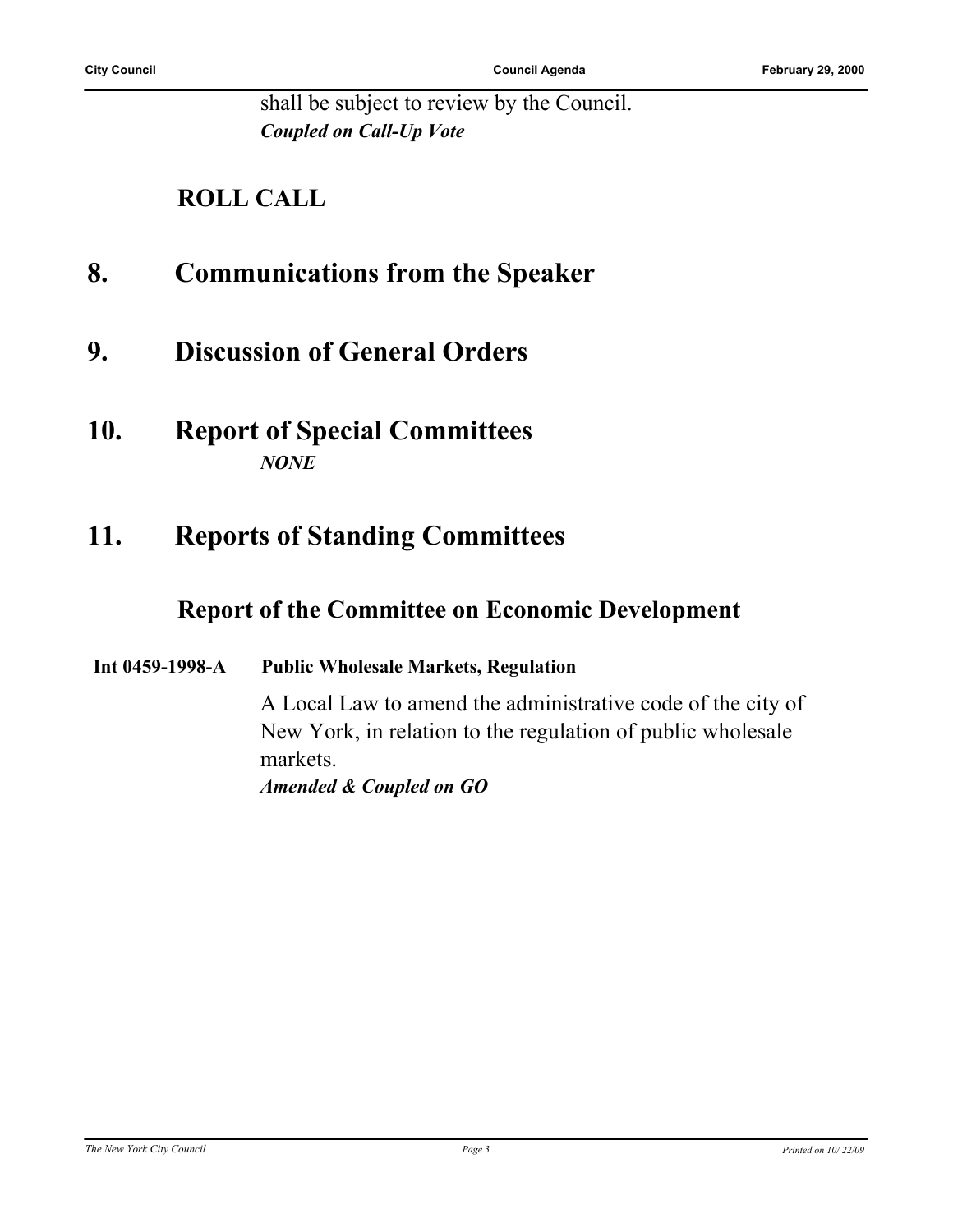### **Report of the Committee on Finance**

### **Res 1214-2000 UDAAP, 1290 Lafayette Avenue, Bronx (19995079HAX)** Resolution approving an Urban Development Action Area Project located at 1290 Lafayette Avenue (Block 2763/Lot 190), the Bronx, and waiving the urban development action area designation requirement and the Uniform Land Use Review Procedure, pursuant to Sections 693 and 694 of the General Municipal Law (L.U. No. 281; 19995079 HAX).

#### *Coupled on GO*

#### **Res 1215-2000 UDAAP, Crown Heights-Site B, Brooklyn (20005045HAK)**

Resolution approving an Urban Development Action Area Project located at 877 Pacific Street (Block 1122/Lot 56) and 104 Underhill Avenue (Block 1152/Lot 51), Brooklyn, and waiving the urban development action area designation requirement and the Uniform Land Use Review Procedure, pursuant to Sections 693 and 694 of the General Municipal Law (L.U. No. 558; 20005045 HAK). *Coupled on GO*

#### **Res 1216-2000 UDAAP, Bedford-Stuyvesant/Fort Greene-Site B, (20005047HAK)**

Resolution approving an Urban Development Action Area Project located at 191 Gates Avenue (Block 1972/Lot 36), Brooklyn, and waiving the urban development action area designation requirement and the Uniform Land Use Review Procedure, pursuant to Sections 693 and 694 of the General Municipal Law (L.U. No. 560; 20005047 HAK). *Coupled on GO*

#### **Res 1217-2000 UDAAP, Greene Avenue Condo/Coops, Brooklyn (20005049HAK)**

Resolution approving an Urban Development Action Area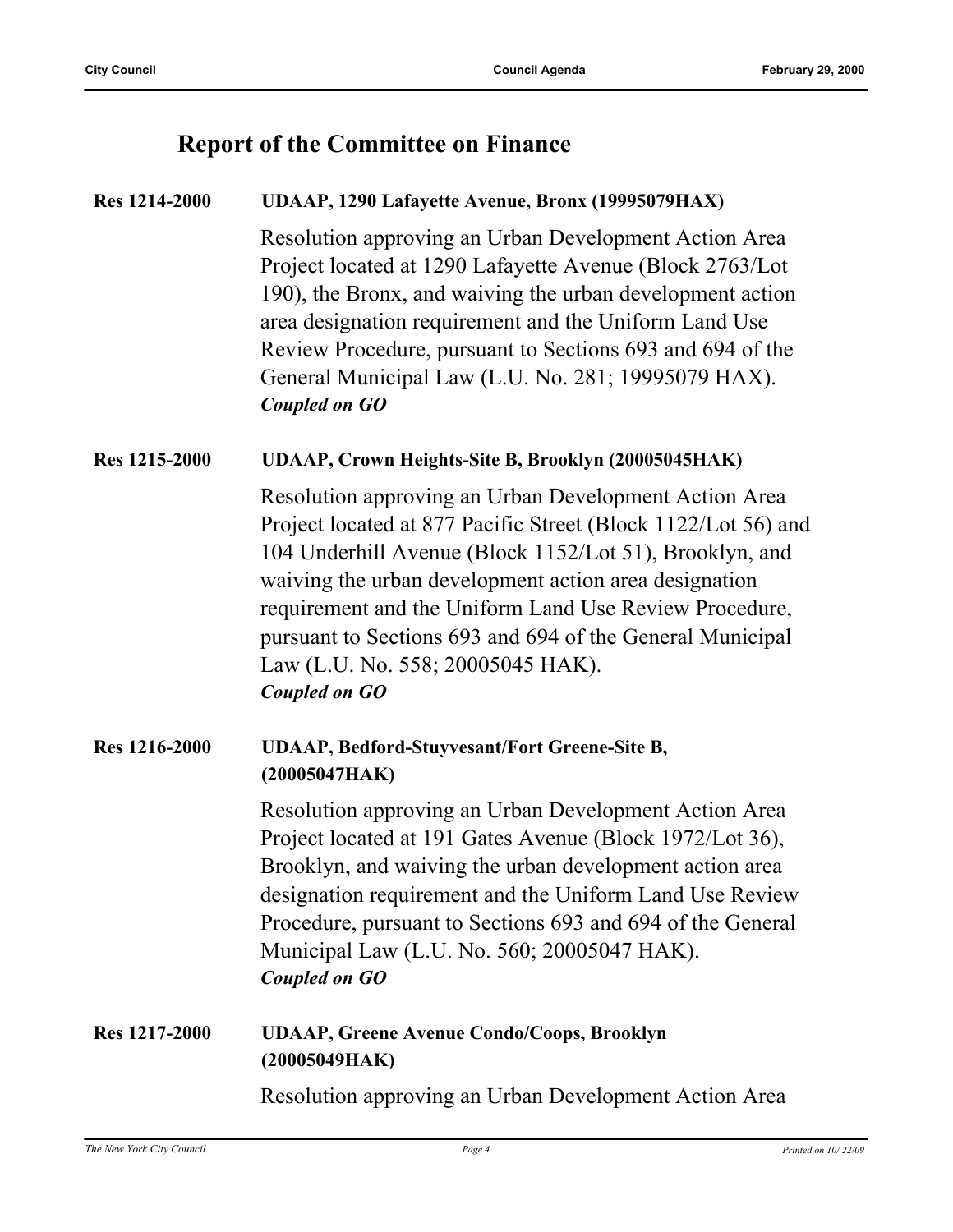|                      | Project located at 233 Greene Avenue (Block 1952/Lot 70),<br>Brooklyn, and waiving the urban development action area<br>designation requirement and the Uniform Land Use Review<br>Procedure, pursuant to Sections 693 and 694 of the General<br>Municipal Law (L.U. No. 562; 20005049 HAK).<br><b>Coupled on GO</b>                                                                                                                                                                                                  |
|----------------------|-----------------------------------------------------------------------------------------------------------------------------------------------------------------------------------------------------------------------------------------------------------------------------------------------------------------------------------------------------------------------------------------------------------------------------------------------------------------------------------------------------------------------|
| <b>Res 1218-2000</b> | UDAAP, District 34, Brooklyn (20005175HAK)                                                                                                                                                                                                                                                                                                                                                                                                                                                                            |
|                      | Resolution approving an Urban Development Action Area<br>Project (Bushwick Central II-A) located at Block 3332/Lots<br>36-38, 45, 47-53 and 59-60; Block 3333/Lots 2-3, and 44-49,<br>Block 3340/Lots 43-46 and Block 3349/Lots 21, 22, 26, 27,<br>47 and 48, Brooklyn, and waiving the urban development<br>action area designation requirement and the Uniform Land Use<br>Review Procedure, pursuant to Sections 693 and 694 of the<br>General Municipal Law (L.U. No. 640; 20005175 HAK).<br><b>Coupled on GO</b> |
| <b>Res 1219-2000</b> | UDAAP, 1563 Walton Avenue, Bronx (20005201HAX)                                                                                                                                                                                                                                                                                                                                                                                                                                                                        |
|                      | Resolution approving an Urban Development Action Area<br>Project located at 1563 Walton Avenue (Block 2845/Lot 45),<br>the Bronx, and waiving the urban development action area<br>designation requirement and the Uniform Land Use Review<br>Procedure, pursuant to Sections 693 and 694 of the General<br>Municipal Law (L.U. No. 662; 20005201 HAX).<br><b>Coupled on GO</b>                                                                                                                                       |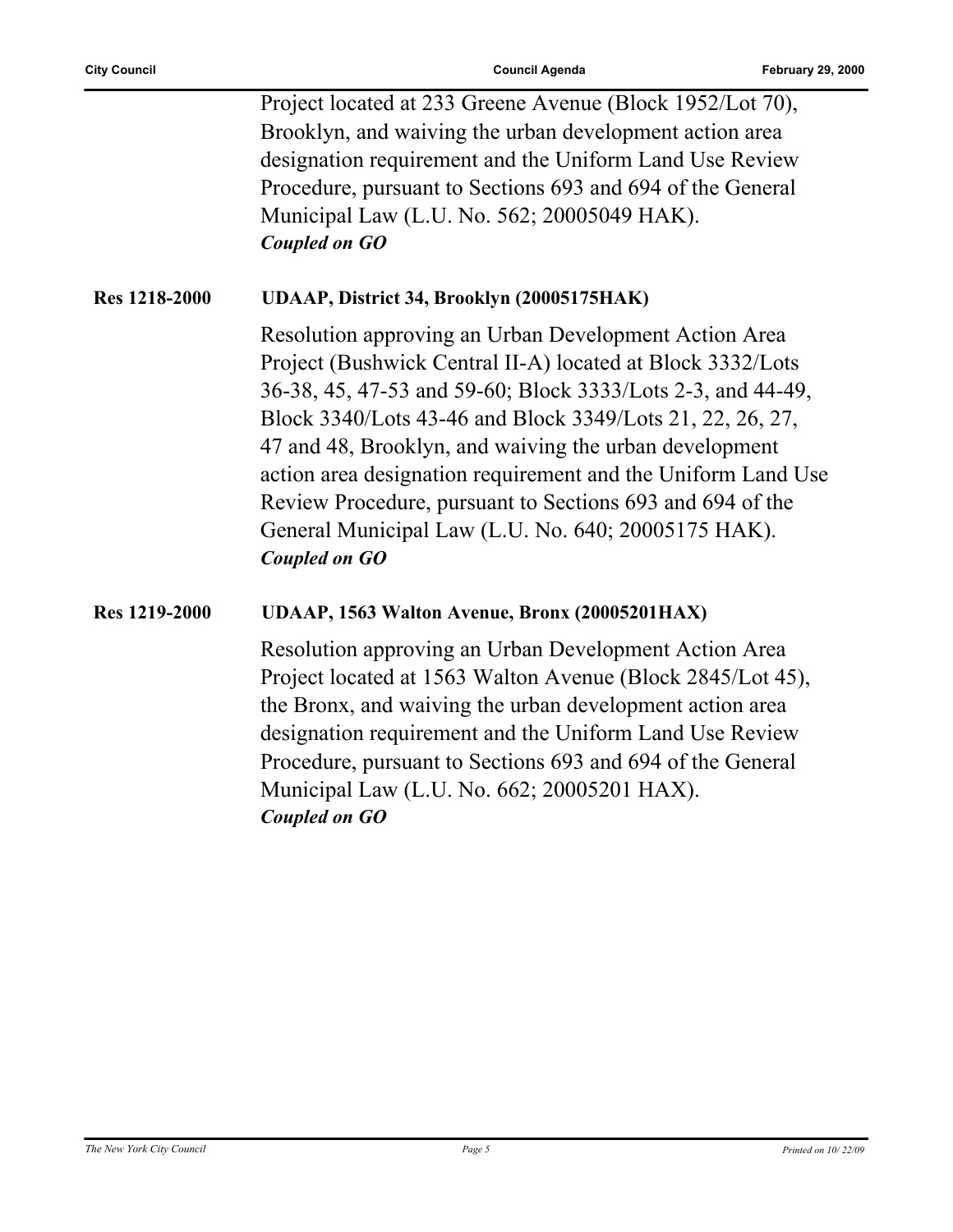### **Report of the Committee on General Welfare**

#### **Int 0354-1998-A Transitional Jobs Program, Demonstration Project**

A Local Law to amend the administrative code of the city of New York, in relation to the establishment of the transitional jobs program, a program designed to create temporary employment in the public sector and in community-based organizations, and to provide the participants of such program with education and training, career counseling, and related services, to enhance their ability to secure permanent employment after their participation in such program. *Amended & Coupled on GO*

### **Report of the Committee on Governmental Operations**

| Int 0316-1998-A | Work Experience Program, Grievance Procedure                                                                                                                                                    |
|-----------------|-------------------------------------------------------------------------------------------------------------------------------------------------------------------------------------------------|
|                 | A Local Law to amend the administrative code of the city of<br>New York in relation to the establishment of a grievance<br>procedure for participants in the city's work experience<br>program. |
|                 | Amended & Coupled on GO                                                                                                                                                                         |
| Int 0450-1998-B | <b>Voter Registration, Agencies and Tax Packets</b>                                                                                                                                             |
|                 | A Local Law to amend the charter of the city of New York to<br>establish a system to distribute voter registration forms at<br>certain agencies.                                                |
|                 | <b>Amended &amp; Laid Over</b>                                                                                                                                                                  |
|                 | <b>Report of the Committee on Housing and Buildings</b>                                                                                                                                         |

# **Res 0879-1999 Section 8 Housing, Federal Action** Resolution calling upon the United States, the State of New York, and the City of New York to recognize and respond to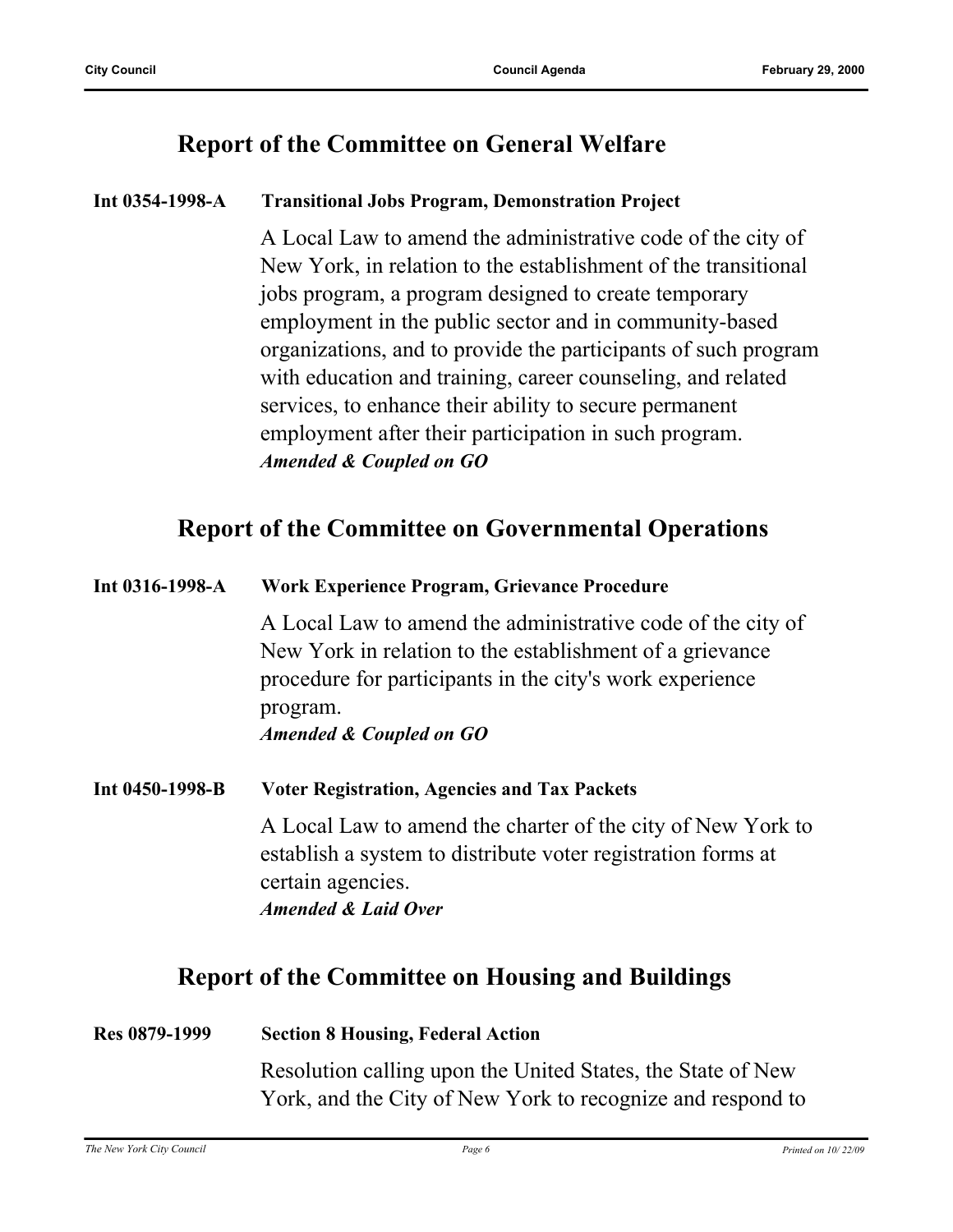the crisis of the Section 8 Project-Based Rental Assistance program, and calling upon the appropriate committee of the Council of the City of New York to conduct hearing son the impact of the non-renewal of Project-Based Section 8 contracts. *Coupled to be Filed*

### **Report of the Committee on Land Use**

**Res 1220-2000 UDAAP, Atlantic Terminal Phase III, Bklyn (19995075HAK)** Resolution approving a motion to file pursuant to withdrawal an Urban Development Action Area Project located at located at 173-209 South Portland Avenue and 172-208, 214 South Oxford Street (Block 2004/Lots p/o 1, p/o 2, 7, 12, 13, 15-17, 65-77, p/o 78, p/o 79 and 175), Brooklyn (L.U. No. 277; 19995075 HAK). *Coupled to be Filed pursuant to Withdrawal*

#### **LU 0281-1998 UDAAP, 1290 Lafayette Avenue, Bronx (19995079HAX)**

Application no. 19995079 HAX, an Urban Development Action Area Project, located at 1290 Lafayette Avenue, Council District no. 17, Borough of the Bronx. This matter is subject to Council review and action pursuant to Article 16 of the New York General Municipal Law, at the request of the New York City Department of Housing Preservation and Development, and Section 577 of the Private Housing Finance Law for a partial tax exemption.

*Approved and Referred to Finance pursuant to Rule 6.50 of the Council.*

**LU 0558-1999 UDAAP, Crown Heights-Site B, Brooklyn(20005045HAK)** Application no. 200005045 HAK, an Urban Development Action Area Project known as Crown Heights - Site B, located in Community Board 8, Council District no. 35, Borough of Brooklyn. This matter is subject to Council review and action pursuant to Article 16 of the New York General Municipal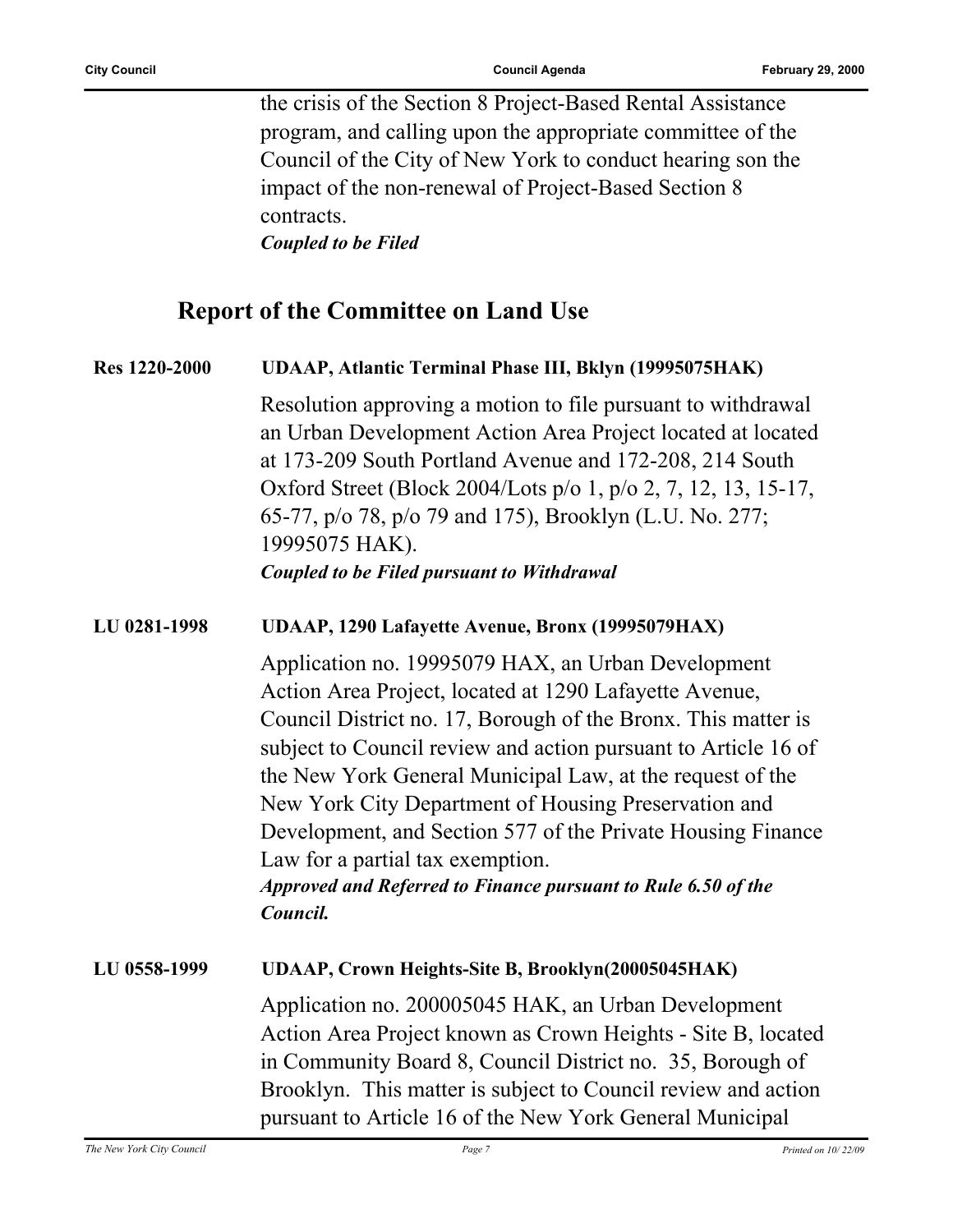|              | Law, at the request of the New York City Department of<br>Housing Preservation and Development, and pursuant to<br>Section 696 of the General Municipal Law for a real property<br>tax exemption.<br>Approved and Referred to Finance pursuant to Rule 6.50 of the<br>Council.                                                                                                                                                                                                                                                                                                                                  |
|--------------|-----------------------------------------------------------------------------------------------------------------------------------------------------------------------------------------------------------------------------------------------------------------------------------------------------------------------------------------------------------------------------------------------------------------------------------------------------------------------------------------------------------------------------------------------------------------------------------------------------------------|
| LU 0560-1999 | <b>UDAAP, Bedford-Stuyvesant/Fort Greene-Site</b><br>B(20005047HAK)                                                                                                                                                                                                                                                                                                                                                                                                                                                                                                                                             |
|              | Application no. 20005047 HAK, an Urban Development<br>Action Area Project known as Bedford-Stuyvesant/Fort<br>Greene - Site B, located in Community Board 2, Council<br>District no. 35, Borough of Brooklyn. This matter is subject<br>to Council review and action pursuant to Article 16 of the<br>New York General Municipal Law, at the request of the New<br>York City Department of Housing Preservation and<br>Development, and pursuant to Section 696 of the General<br>Municipal Law for a real property tax exemption.<br>Approved and Referred to Finance pursuant to Rule 6.50 of the<br>Council. |
| LU 0562-1999 | <b>UDAAP, Greene Avenue Condo/Coops,</b><br><b>Brooklyn(20005049HAK)</b>                                                                                                                                                                                                                                                                                                                                                                                                                                                                                                                                        |
|              | Application no. 20005049 HAK, an Urban Development<br>Action Area Project known as Greene Avenue Condo/Coops,<br>located in Community Board 2, Council District no. 35,<br>Borough of Brooklyn. This matter is subject to Council<br>review and action pursuant to Article 16 of the New York<br>General Municipal law, at the request of the New York City<br>Department of Housing Preservation and Development, and<br>pursuant to Section 696 of the General Municipal Law for a<br>real property tax exemption.<br>Approved and Referred to Finance pursuant to Rule 6.50 of the<br>Council.               |

**Res 1221-2000 UDAAP, 14-16 West 127th Street, Manhattan (20005112HAM)**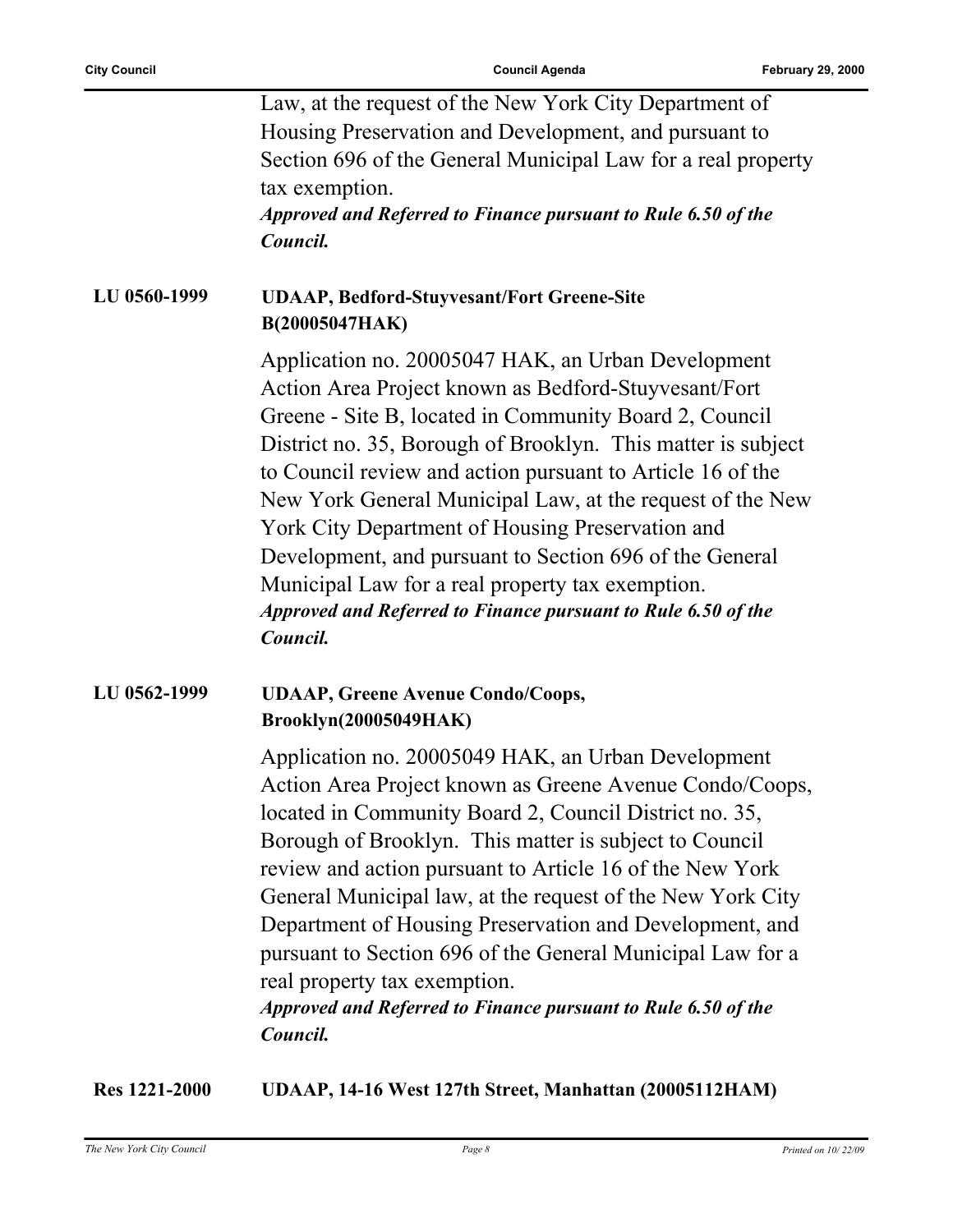Resolution approving an Urban Development Action Area Project located at 14-16 West 127 Street (Block 1724/Lot 44), 141-43 West 127 Street (Block 1912/Lot 10), 103 West 127 Street (Block 1912/Lot 26), 22 West 128 Street (Block 1725/Lot 46), 24 West 128 Street (Block 1725/Lot 47), 51 West 128 Street (Block 1726/Lot 16), 60 West 128 Street (Block 1725/Lot 64), 64 West 128 Street (Block 1725/Lot 66), 73 West 128 Street (Block 1726/Lot 9), 75 West 128 Street (Block 1726/Lot 8), 77 West 128 Street (VL) (Block 1726/Lot 7), 79 West 128 Street (Block 1726/Lot 6), 27-29 West 129 Street (Block 1727/Lot 21), 102 West 129 Street, aka 373 Lenox Avenue (Block 1913/Lot 35), and 2193 7 Avenue (VL), aka 2193 Adam Clayton Powell Boulevard (Block 1914/Lot 63), Manhattan, and waiving the urban development action area designation requirement and the Uniform Land Use Review Procedure, pursuant to Sections 693 and 694 of the General Municipal Law (L.U. No. 611; 20005112 HAM). *Coupled on GO*

#### **Res 1222-2000 UDAAP, 2322 Adam Clayton Powell Jr. Blvd, Manhattan, (20005159HAM)**

Resolution approving an Urban Development Action Area Project located at 2322 Adam Clayton Powell Jr. Boulevard (Block 1942/Lot 31), 2324 Adam Clayton Powell Jr. Boulevard (Block 1942/Lot 32), 2326 Adam Clayton Powell Jr. Boulevard (Block 1942/Lot 33), and 2328 Adam Clayton Powell Jr. Boulevard (Block 1942/Lot 34), Manhattan, and waiving the urban development action area designation requirement and the Uniform Land Use Review Procedure, pursuant to Sections 693 and 694 of the General Municipal Law (L.U. No. 631; 20005159 HAM). *Coupled on GO*

### **LU 0640-2000 UDAAP, District 34, Brooklyn (20005175HAK)** Application no. 20005175 HAK, an Urban Development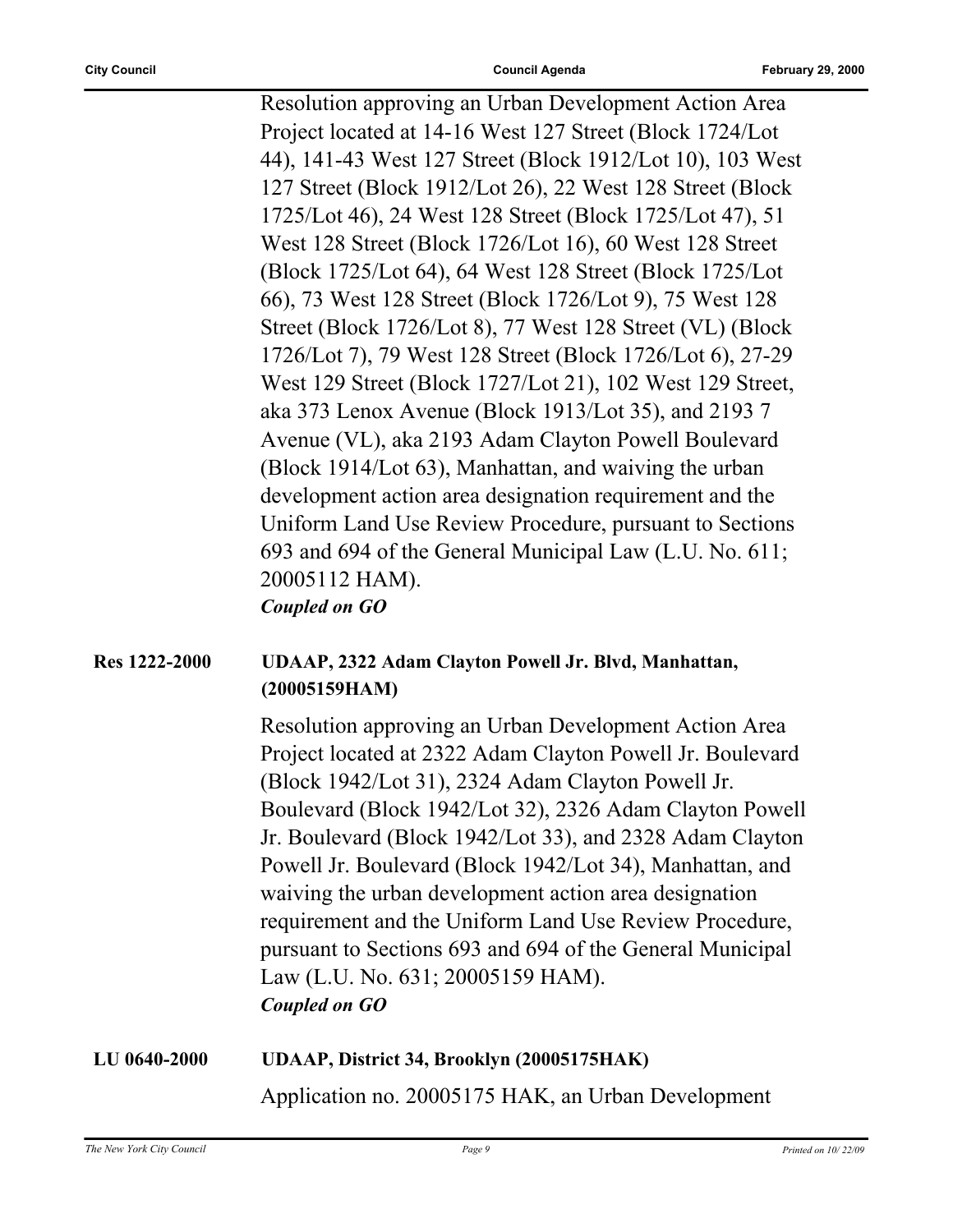| Action Area Project, located in Community Board 4, Council    |
|---------------------------------------------------------------|
| District no. 34, Borough of Brooklyn. This matter is subject  |
| to Council review and action pursuant to Article 16 of the    |
| New York General Municipal Law, at the request of the New     |
| York City Department of Housing Preservation and              |
| Development and pursuant to §696 of the General Municipal     |
| Law for a real property tax exemption.                        |
| Approved and Referred to Finance pursuant to Rule 6.50 of the |
| Council.                                                      |

#### **Res 1223-2000 UDAAP, 208 West 119th Street etal,Manhattan (20005183HAM)**

Resolution approving an Urban Development Action Area Project located at 208 West 119th Street and 209 West 118th Street (Block 1924/Lot 21), Manhattan, and waiving the urban development action area designation requirement and the Uniform Land Use Review Procedure, pursuant to Sections 693 and 694 of the General Municipal Law (L.U. No. 648; 20005183 HAM). *Coupled on GO*

### **Res 1224-2000 UDAAP, 1346, etal. Lyman Place, 1389 Stebbins Avenue, Bronx (20005200HAX)**

Resolution approving an Urban Development Action Area Project located at 1346 Lyman Place (Block 2970/Lot 43), 1360 Lyman Place (Block 2970/Lot 47), 1365 Lyman Place (Block 2970/Lot 31), and 1389 Stebbins Avenue (Block 2964/Lot 21), the Bronx, and waiving the urban development action area designation requirement and the Uniform Land Use Review Procedure, pursuant to Sections 693 and 694 of the General Municipal Law (L.U. No. 661; 20005200 HAX). *Coupled on GO*

### **LU 0662-2000 UDAAP, 1563 Walton Avenue, Bronx (20005201 HAX)** Application no. 20005201 HAX, an Urban Development Action Area Project, located at 1563 Walton Avenue, Council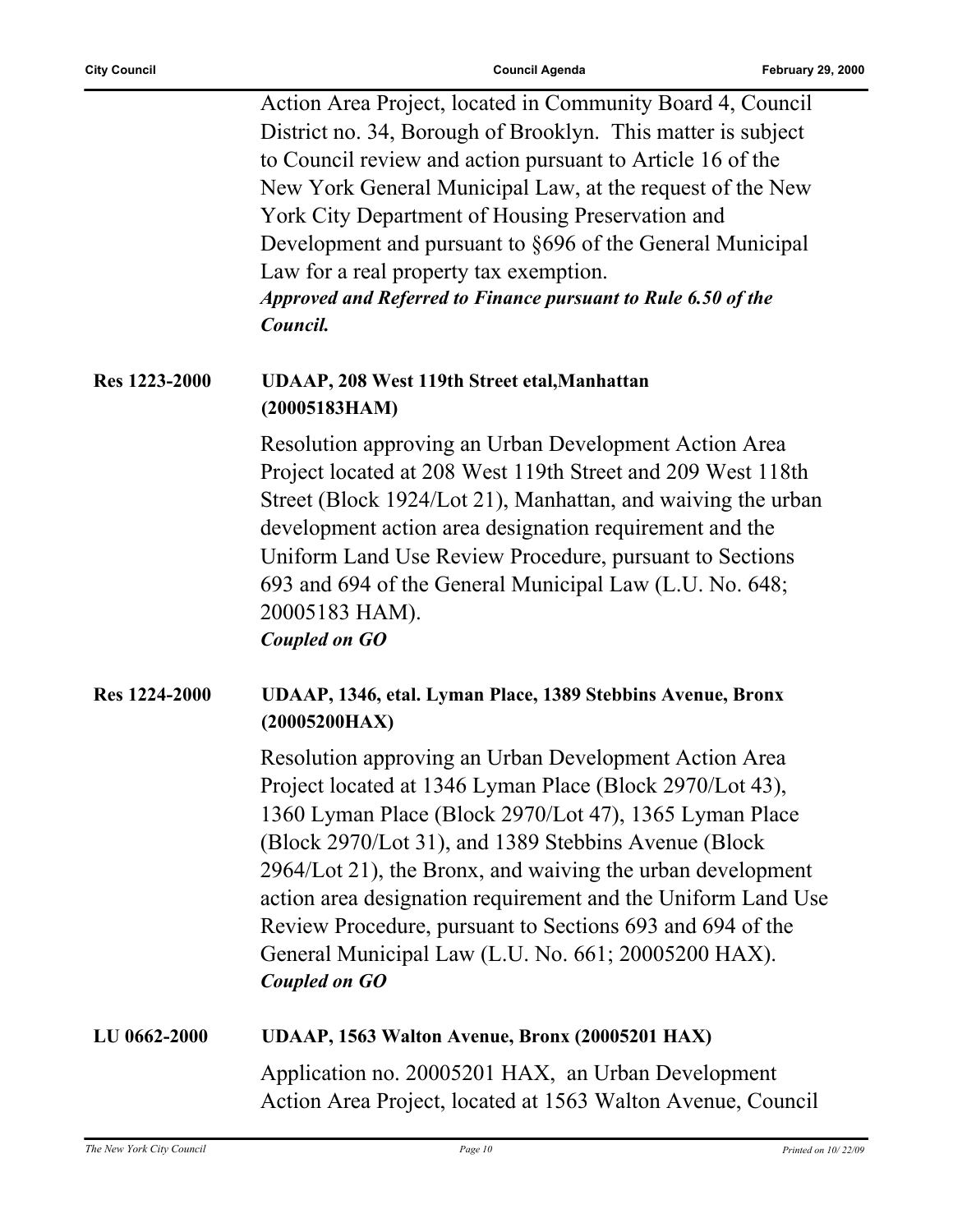District no. 14, Borough of the Bronx. This matter is subject to Council review and action pursuant to Article 16 of the New York General Municipal Law, at the request of the New York City Department of Housing Preservation and Development and pursuant to Section 577 of the Private Housing Finance Law for a partial tax exemption. *Approved and Referred to Finance pursuant to Rule 6.50 of the Council.*

#### **Res 1225-2000 UDAAP, 199 West 134th Street, Manhattan (20005202HAM)**

Resolution approving an Urban Development Action Area Project located at 199 W. 134 Street (Block 1919/Lot 1), Manhattan, and waiving the urban development action area designation requirement and the Uniform Land Use Review Procedure, pursuant to Sections 693 and 694 of the General Municipal Law (L.U. No. 663; 20005202 HAM). *Coupled on GO*

#### **Res 1226-2000 ULURP, Real Property, Queens (990170PPQ)**

Resolution approving the decision of the City Planning Commission on ULURP No. C 990170 PPQ, for the disposition of one (1) city-owned property generally located on the block bounded by 59th Avenue, 94th Street, the northerly boundary line of a park strip adjacent to the Long Island Expressway, and 92nd Street (Block 1875, Lot 1), Queens, (L.U. No. 666). *Coupled on GO*

#### **Res 1227-2000 ULURP, Zoning Resolution, Special Permit, Queens (990171ZSQ)**

Resolution approving the decision of the City Planning Commission on ULURP No. C 990171 ZSQ (L.U. No. 667), grant of a special permit pursuant to Sections 74-743(a)(3) of the Zoning Resolution to permit modification of the required height and setback regulations; and 74-743(a)(4) to allow variation in the location of signs outside the general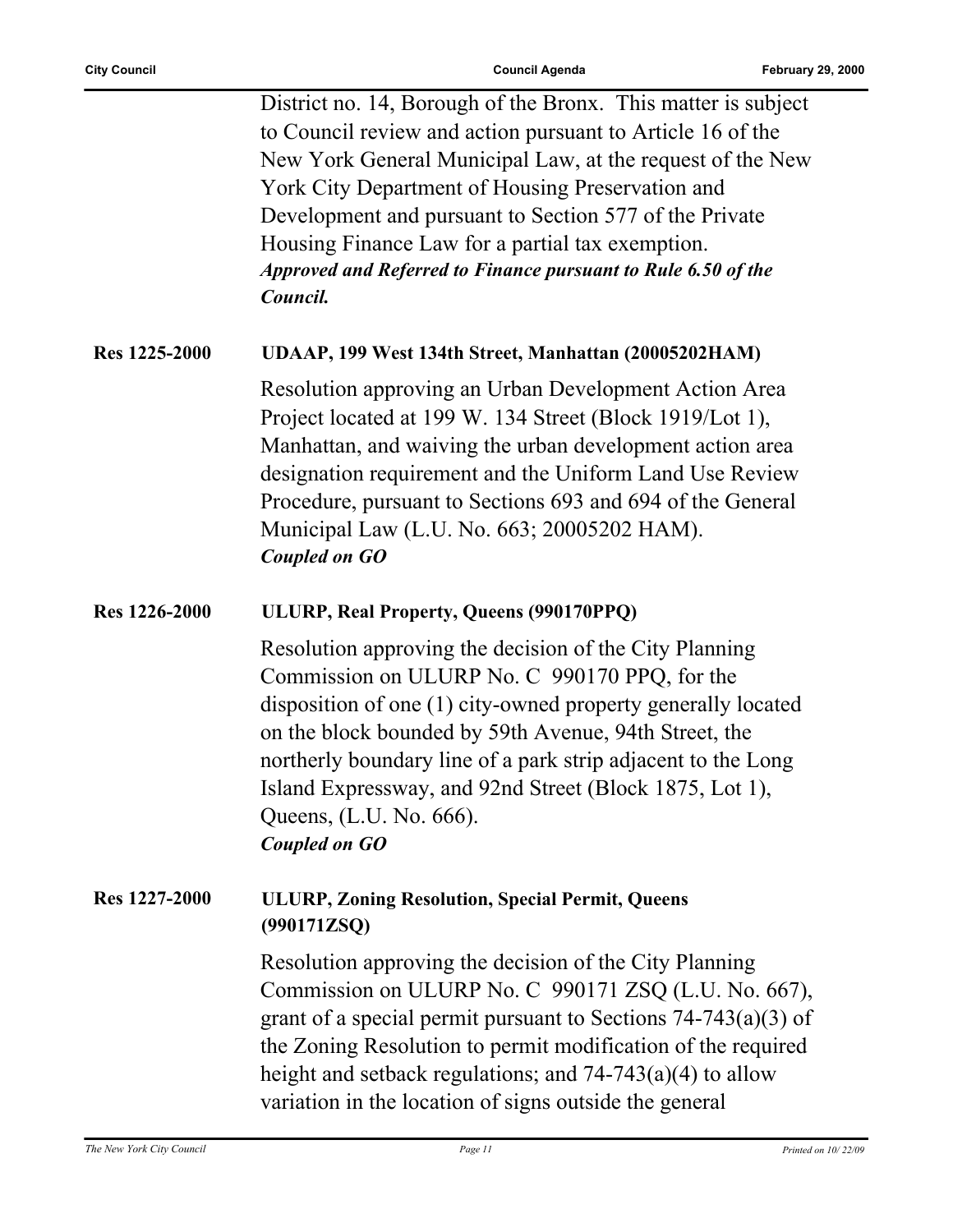large-scale development. *Coupled on GO*

### **Res 1228-2000 ULURP, Zoning Resolution, Special Permit, Queens (990172ZSQ)**

Resolution approving the decision of the City Planning Commission on ULURP No. C 990172 ZSQ (L.U. No. 668), grant of a special permit pursuant to Section 74-512 of the Zoning Resolution to permit a public parking garage with a maximum capacity of 650 spaces. *Coupled on GO*

### **Report of the Committee on Transportation**

#### **Int 0585-1999-A School Buses, Standing Prohibited**

A Local Law to amend the administrative code of the city of New York, in relation to requirements concerning school buses operated by or pursuant to a contract with the board of education.

*Re-Referred to the Committee on Transportation*

## **12. General Order Calendar**

#### **Int 0291-1998-A Family Day Care Centers**

A Local Law to amend the administrative code of the city of New York and local law number forty-five for the year 1992, in relation to family child care services. *Laid Over Again*

**Int 0351-1998-A Transportation Benefits, City Employees** A Local Law to amend the administrative code of the city of New York, in relation to allowing city employees to use pre-tax earnings to purchase qualified transportation benefits in accordance with Federal law. *Coupled on GO*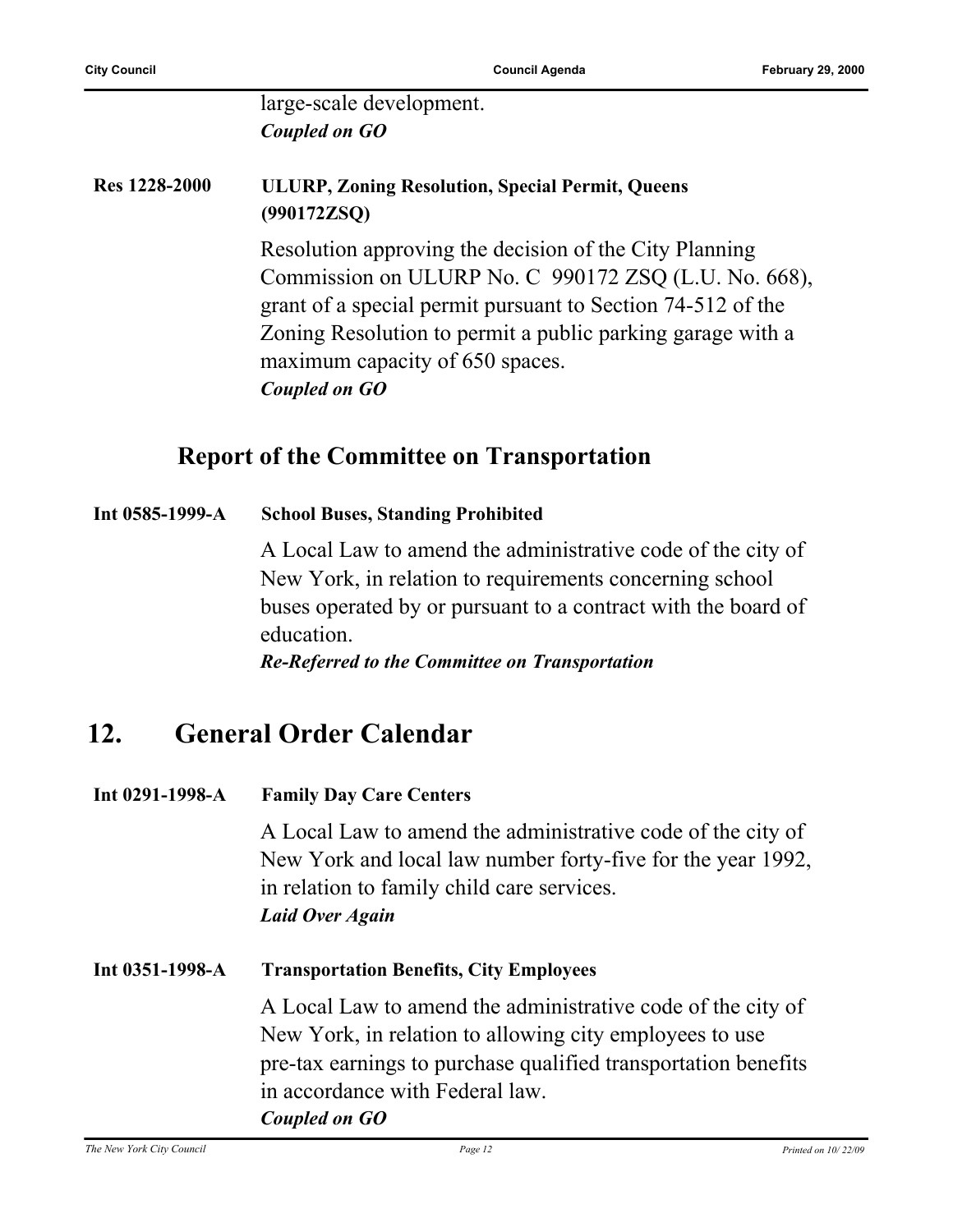**T1999-86 Commissioner of Deeds**

Commissioner of Deeds *Coupled on GO*

## **Coupled on General Order**

# **Economic Development**

**Int 0459-1998-A Public Wholesale Markets, Regulation** *A & GO*

### **Finance**

| <b>Res</b> 1214-2000 | UDAAP, 1290 Lafayette Avenue, Bronx (19995079HAX)<br>GO                     |
|----------------------|-----------------------------------------------------------------------------|
| Res 1215-2000        | UDAAP, Crown Heights-Site B, Brooklyn (20005045HAK)<br>GO                   |
| <b>Res</b> 1216-2000 | <b>UDAAP, Bedford-Stuyvesant/Fort Greene-Site B,</b><br>(20005047HAK)<br>GO |
| Res 1217-2000        | <b>UDAAP, Greene Avenue Condo/Coops, Brooklyn</b><br>(20005049HAK)<br>GO    |
| <b>Res</b> 1218-2000 | UDAAP, District 34, Brooklyn (20005175HAK)<br>GQ                            |
| <b>Res</b> 1219-2000 | UDAAP, 1563 Walton Avenue, Bronx (20005201HAX)<br>GO                        |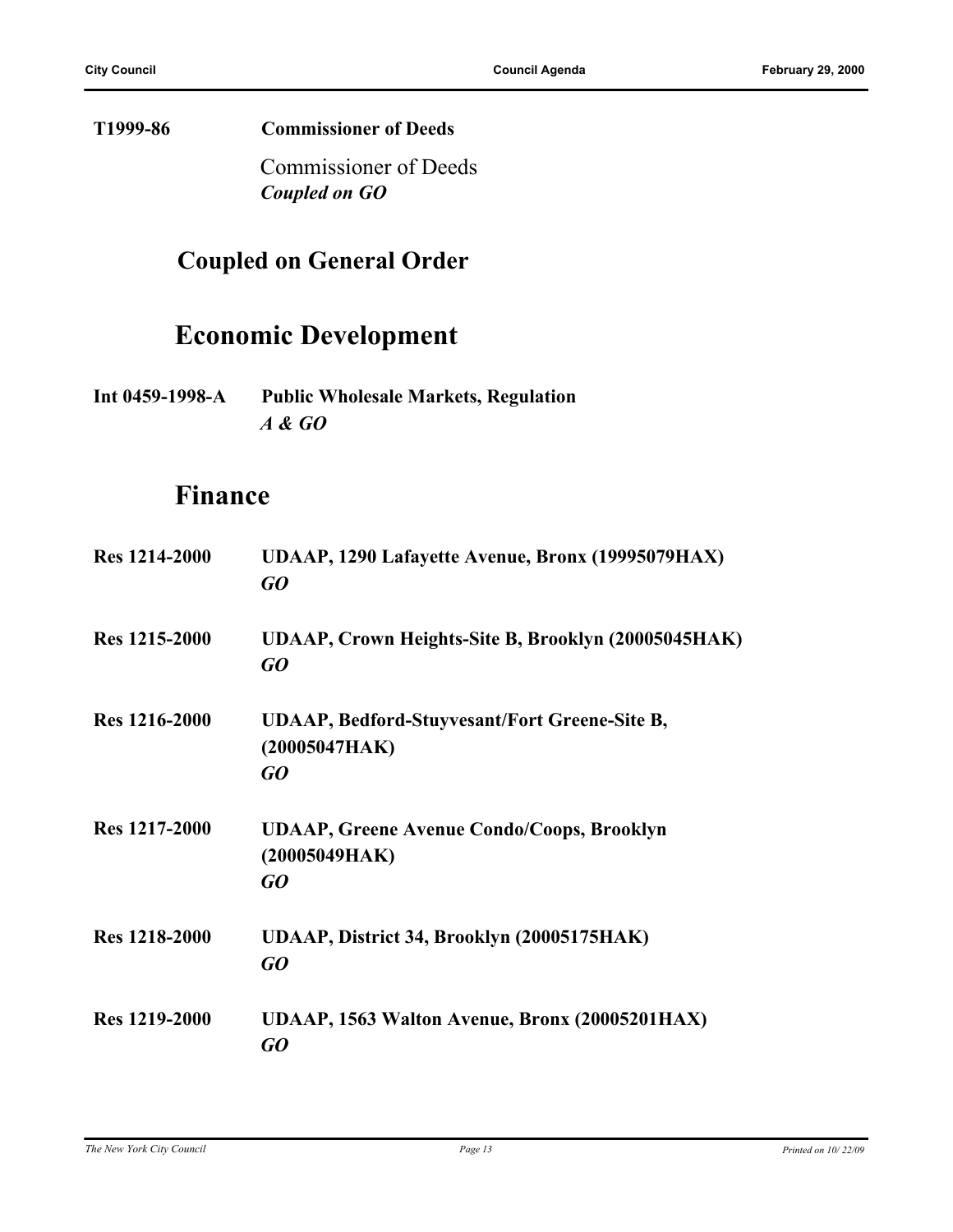# **General Welfare**

**Int 0354-1998-A Transitional Jobs Program, Demonstration Project** *A & GO*

# **Governmental Operations**

**Int 0316-1998-A Work Experience Program, Grievance Procedure** *A & GO*

## **Housing and Buildings**

**Res 0879-1999 Section 8 Housing, Federal Action** *Filed*

# **Land Use**

| <b>Res</b> 1220-2000 | UDAAP, Atlantic Terminal Phase III, Bklyn (19995075HAK)<br><b>Filed to W/D</b>     |
|----------------------|------------------------------------------------------------------------------------|
| <b>Res</b> 1221-2000 | UDAAP, 14-16 West 127th Street, Manhattan (20005112HAM)<br>GO                      |
| Res 1222-2000        | UDAAP, 2322 Adam Clayton Powell Jr. Blvd, Manhattan,<br>(20005159HAM)<br>GQ        |
| <b>Res</b> 1223-2000 | UDAAP, 208 West 119th Street etal, Manhattan<br>(20005183HAM)<br>GO                |
| <b>Res</b> 1224-2000 | UDAAP, 1346, etal. Lyman Place, 1389 Stebbins Avenue, Bronx<br>(20005200HAX)<br>GO |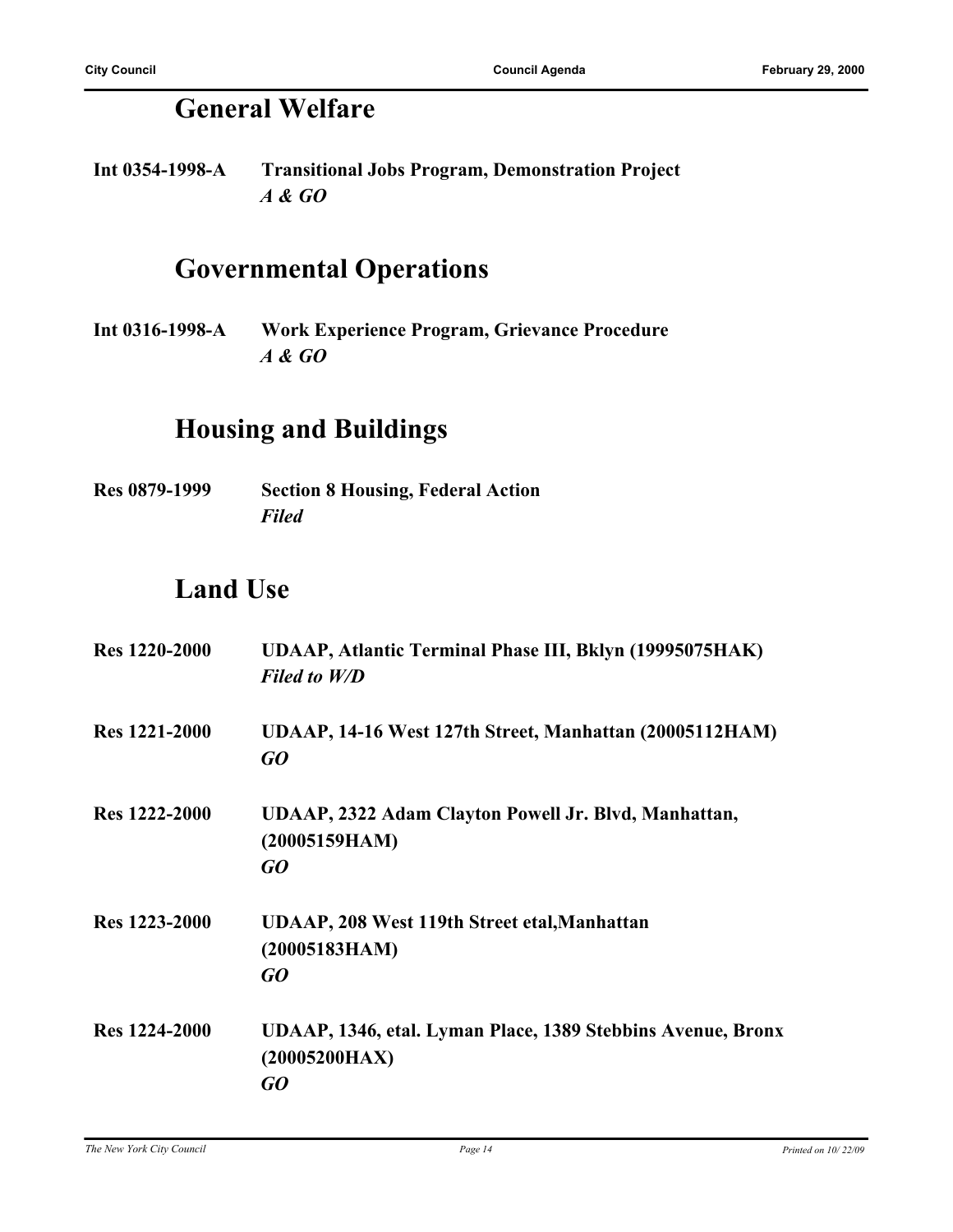| Res 1225-2000        | UDAAP, 199 West 134th Street, Manhattan (20005202HAM)<br>GO                  |
|----------------------|------------------------------------------------------------------------------|
| <b>Res</b> 1226-2000 | ULURP, Real Property, Queens (990170PPQ)<br>GO                               |
| Res 1227-2000        | <b>ULURP, Zoning Resolution, Special Permit, Queens</b><br>(990171ZSQ)<br>GQ |
| <b>Res</b> 1228-2000 | <b>ULURP, Zoning Resolution, Special Permit, Queens</b><br>(990172ZSQ)<br>GO |

# **General Order Calendar**

| Int $0351 - 1998 - A$ | <b>Transportation Benefits, City Employees</b> |
|-----------------------|------------------------------------------------|
|                       | GO                                             |
|                       |                                                |

**T1999-86 Commissioner of Deeds** *GO*

#### **Introduction and Reading of Bills See Attached 13.**

**14. General Discussion**

# **15. Extension of Remarks**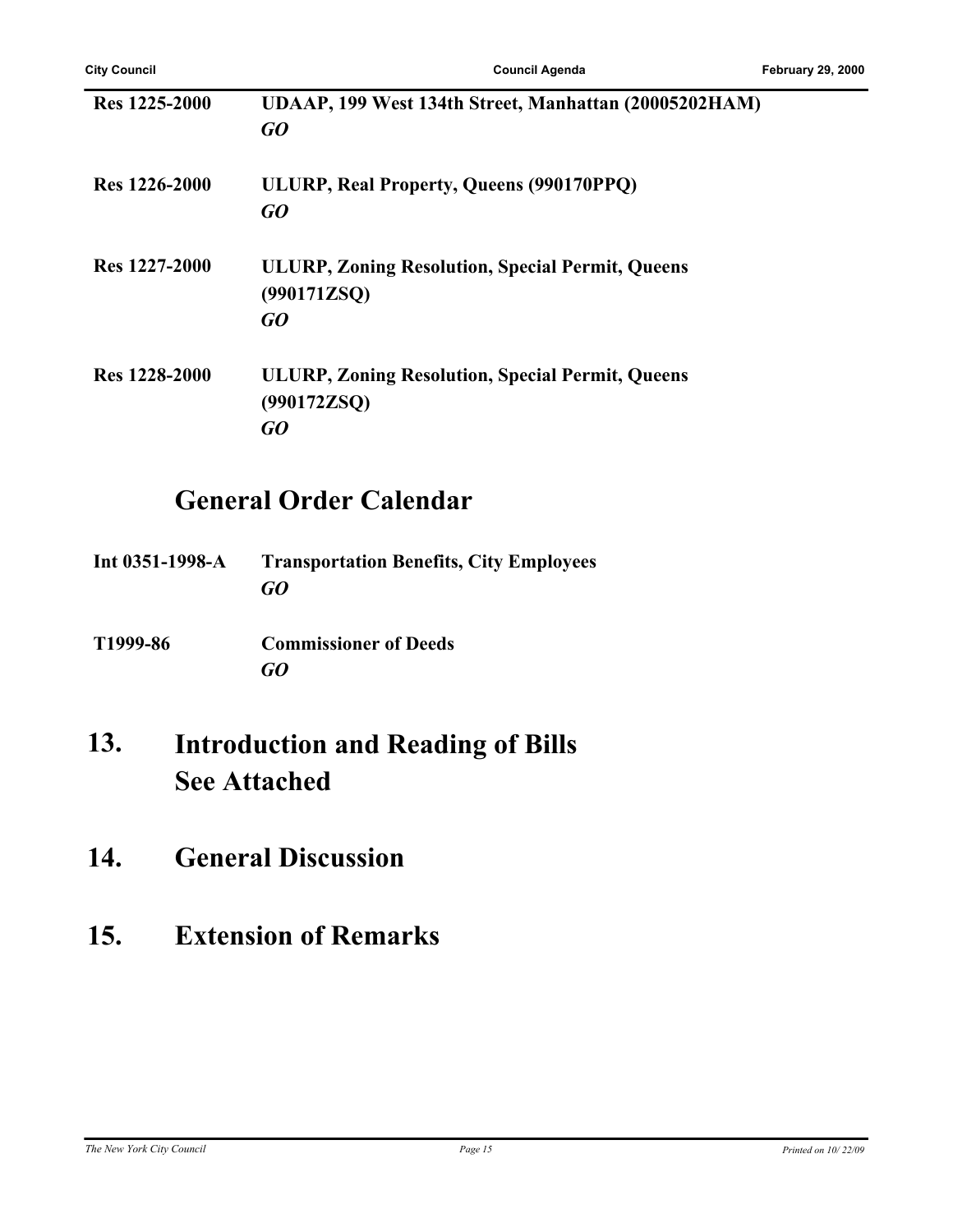### **INTRODUCTION AND READING OF BILLS**

**Res 1202-2000** *By The Speaker (Speaker Vallone) and Council Members Malave-Dilan, Espada, Freed, Henry, Koslowitz, Marshall, Nelson, Reed, Warden, Watkins and Wooten ; also Council Members DiBrienza, Eisland, Foster, Harrison, Linares, McCaffrey, Michels, O'Donovan and Perkins* Resolution urging the United States Congress to pass HR 125,

the Ethnic and Minority Bias Clearinghouse Act of 1999, a bill that would establish an ethnic and minority affairs section within the Federal Communications Commission. *General Welfare*

**Res 1203-2000** *By Council Members Carrion, Malave-Dilan, Freed, Henry, Koslowitz, Marshall and Nelson ; also Council Members Eisland, Espada, Foster, Harrison, Leffler, Linares, McCaffrey, Michels, Perkins, The Speaker (Speaker Quinn) and Sabini*

> Resolution calling upon the appropriate committee of the City Council to hold hearings on the thirteen percent increase in traffic fatalities from 1998 to 1999, and the enforcement by the New York City police department to ensure on-street safety for bicyclists, pedestrians and other roadway users. *Transportation*

**Res 1204-2000** *By Council Members Clarke, Henry, Carrion, Malave-Dilan, Espada, Freed, Linares, Lopez and The Speaker (Speaker Quinn) ; also Council Members Foster, Michels, Perkins and Watkins*

> Resolution calling upon the United States House of Representatives' Subcommittee on Immigration and Claims to examine the issue of placing a temporary nationwide moratorium on any and all Immigration and Naturalization raids targeting undocumented immigrants while Census 2000 enumeration is underway. *General Welfare*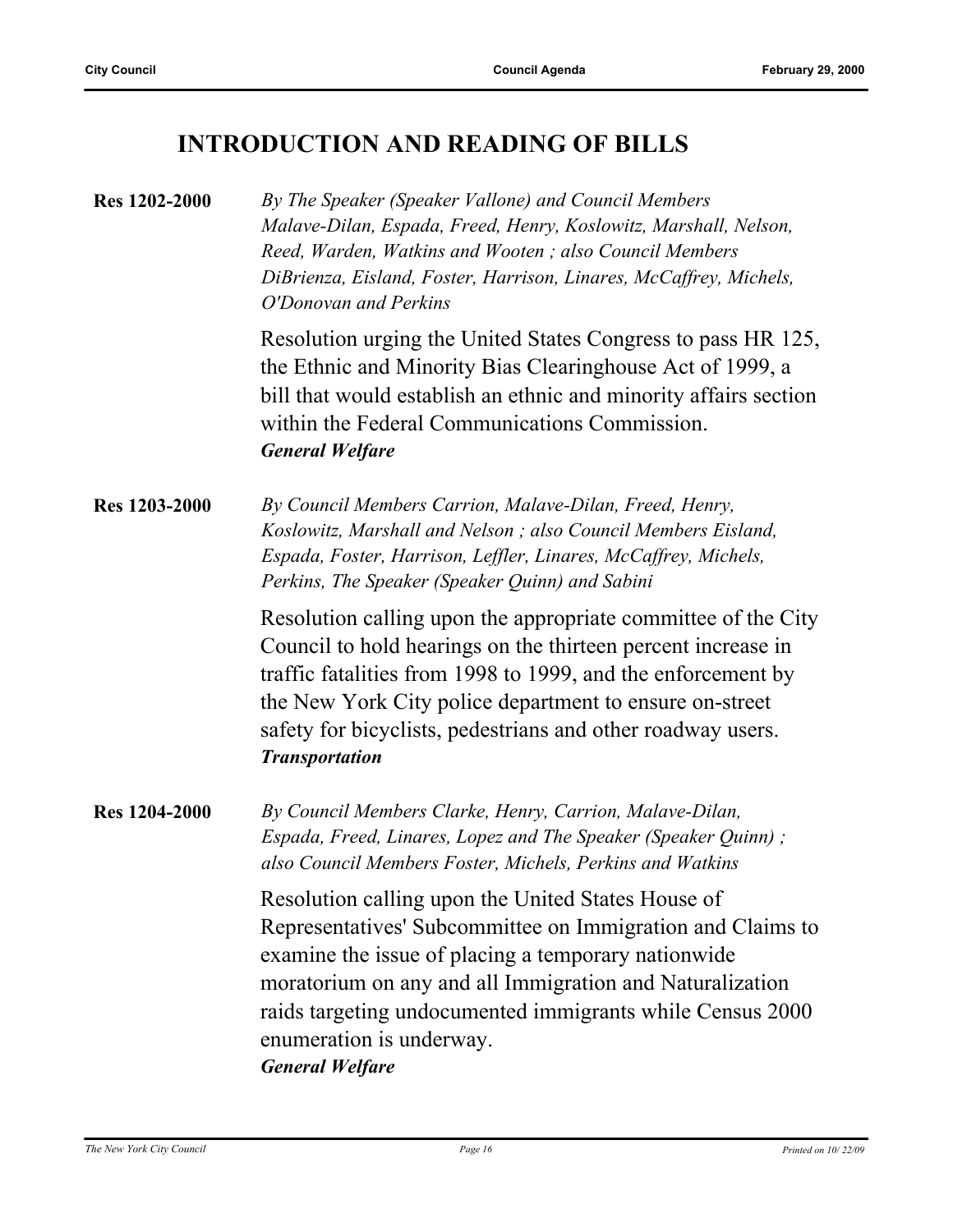| <b>City Council</b>  | <b>Council Agenda</b>                                                                                                                                                                                                                                                                                                                           | <b>February 29, 2000</b> |
|----------------------|-------------------------------------------------------------------------------------------------------------------------------------------------------------------------------------------------------------------------------------------------------------------------------------------------------------------------------------------------|--------------------------|
| <b>Res</b> 1205-2000 | By Council Members Cruz, The Speaker (Speaker Miller),<br>Malave-Dilan, Freed, Henry, Lopez, Marshall, The Speaker<br>(Speaker Quinn), Reed and Stabile; also Council Members<br>DiBrienza, Espada, Harrison, Linares, Michels, O'Donovan,<br>Perkins, Warden and Eldridge                                                                      |                          |
|                      | Resolution calling upon the appropriate committee of the<br>Council of the City of New York to hold hearings on the<br>disparity in quality of textbooks utilized by English speaking<br>students and non-English speaking students.<br><b>Education</b>                                                                                        |                          |
| Int 0721-2000        | By Council Member DiBrienza; also Council Members Fisher and<br>O'Donovan                                                                                                                                                                                                                                                                       |                          |
|                      | A Local Law in relation to a street name, Sonny Ressel<br>Avenue, Borough of Brooklyn.<br>Parks, Recreation, Cultural Affairs and International Intergroup<br><b>Relations</b>                                                                                                                                                                  |                          |
| <b>Res</b> 1206-2000 | By Council Members Eisland, Lopez, Freed, Provenzano, Eldridge,<br>Boyland, Harrison, Malave-Dilan, Espada, Henry, Koslowitz,<br>Marshall, Nelson and The Speaker (Speaker Quinn); also Council<br>Members DiBrienza, Fisher, Leffler, Linares, McCaffrey, Michels,<br>O'Donovan, Perkins, Spigner, Watkins, Wooten, Abel and<br>Ognibene       |                          |
|                      | Resolution recognizing the month of March, 2000 as<br>Women's History Month and urging all New Yorkers to<br>observe this month with appropriate ceremonies and activities.<br><b>IMMEDIATE CONSIDERATION or Women's Issues</b>                                                                                                                 |                          |
| <b>SLR 0191-2000</b> | By Council Members Eisland, Espada and The Speaker (Speaker<br>Quinn); also Council Member Harrison                                                                                                                                                                                                                                             |                          |
|                      | State Legislation Resolution requesting the New York State<br>Legislature to pass bills introduced by Senators Schneiderman,<br>Montgomery, Sampson, Stachowski, S.1649, and Assembly<br>Members Dinowitz, Klein, Ramirez, Greene, Kaufman, et al,<br>A.2798, "AN ACT to dedicate the Jerome Park Reservoir tract<br>in the Bronx as parkland". |                          |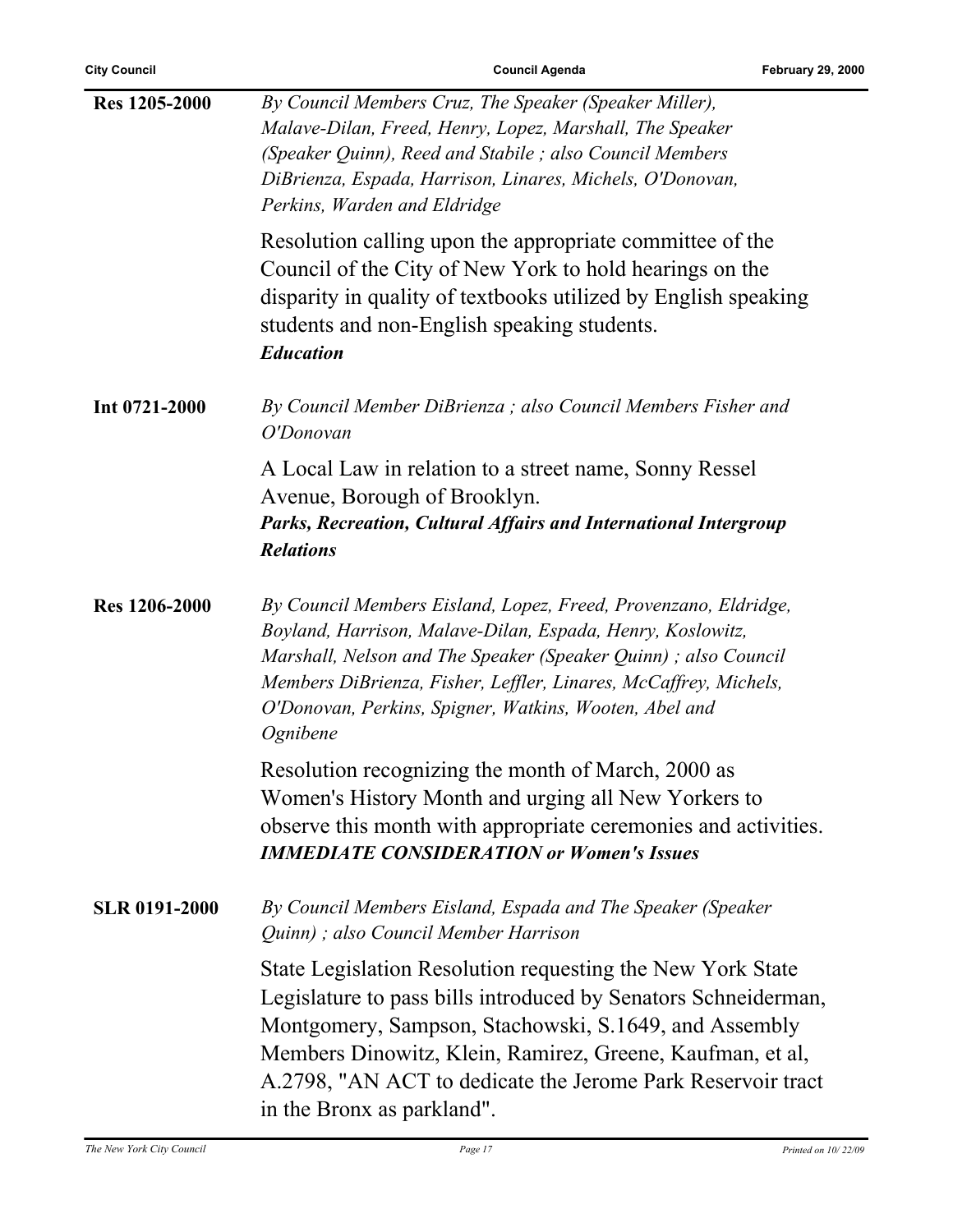|                      | <b>State and Federal Legislation</b>                                                                                                                                                                                                                                                                                                 |
|----------------------|--------------------------------------------------------------------------------------------------------------------------------------------------------------------------------------------------------------------------------------------------------------------------------------------------------------------------------------|
| <b>Res</b> 1207-2000 | By Fiala, Council Members Espada and Stabile; also Council<br>Members Abel and Ognibene                                                                                                                                                                                                                                              |
|                      | Resolution calling upon the New York State Legislature to<br>abolish the New York City Board of Education and the office<br>of the New York City School's Chancellor and institute a<br>borough-based educational system for the City of New York.<br><b>Education</b>                                                               |
| <b>Res</b> 1208-2000 | By Council Members Harrison, Clarke, Espada, Freed, Henry,<br>Koslowitz, Lopez and Nelson; also Council Members DiBrienza,<br>Leffler, Linares, McCaffrey, Michels, The Speaker (Speaker Quinn)<br>and Eldridge                                                                                                                      |
|                      | Calling upon all New York City departments and agencies to<br>come into compliance with the terms and conditions of the<br>Americans with Disabilities Act of 1990.<br><b>General Welfare</b>                                                                                                                                        |
| <b>Res</b> 1209-2000 | By Council Members Harrison, Lopez, Clarke, Dear,<br>Malave-Dilan, Espada, Freed, Henry, Koslowitz, Marshall, Nelson,<br>Stabile, Lasher and Boyland; also Council Members DiBrienza,<br>Eisland, Fisher, Leffler, Linares, McCaffrey, Michels, O'Donovan,<br>Perkins, The Speaker (Speaker Quinn), Abel, Eldridge and<br>Provenzano |
|                      | Calling upon the United States Congress to amend the<br>Medicare legislation so that it includes coverage of the cost of<br>hearing aids.<br><b>Aging</b>                                                                                                                                                                            |
| <b>Res</b> 1210-2000 | By Council Members Harrison, Dear, Espada, Freed, Henry,<br>Marshall, Nelson and Stabile; also Council Members Eisland,<br>Michels, O'Donovan, Perkins and Provenzano                                                                                                                                                                |
|                      | Resolution calling upon the Legislature of the State of New<br>York to take all such measures as are required to meet the<br>standards demanded by Mothers Against Drunk Driving and by<br>Guide One Foundation to achieve a rating of "A" in the                                                                                    |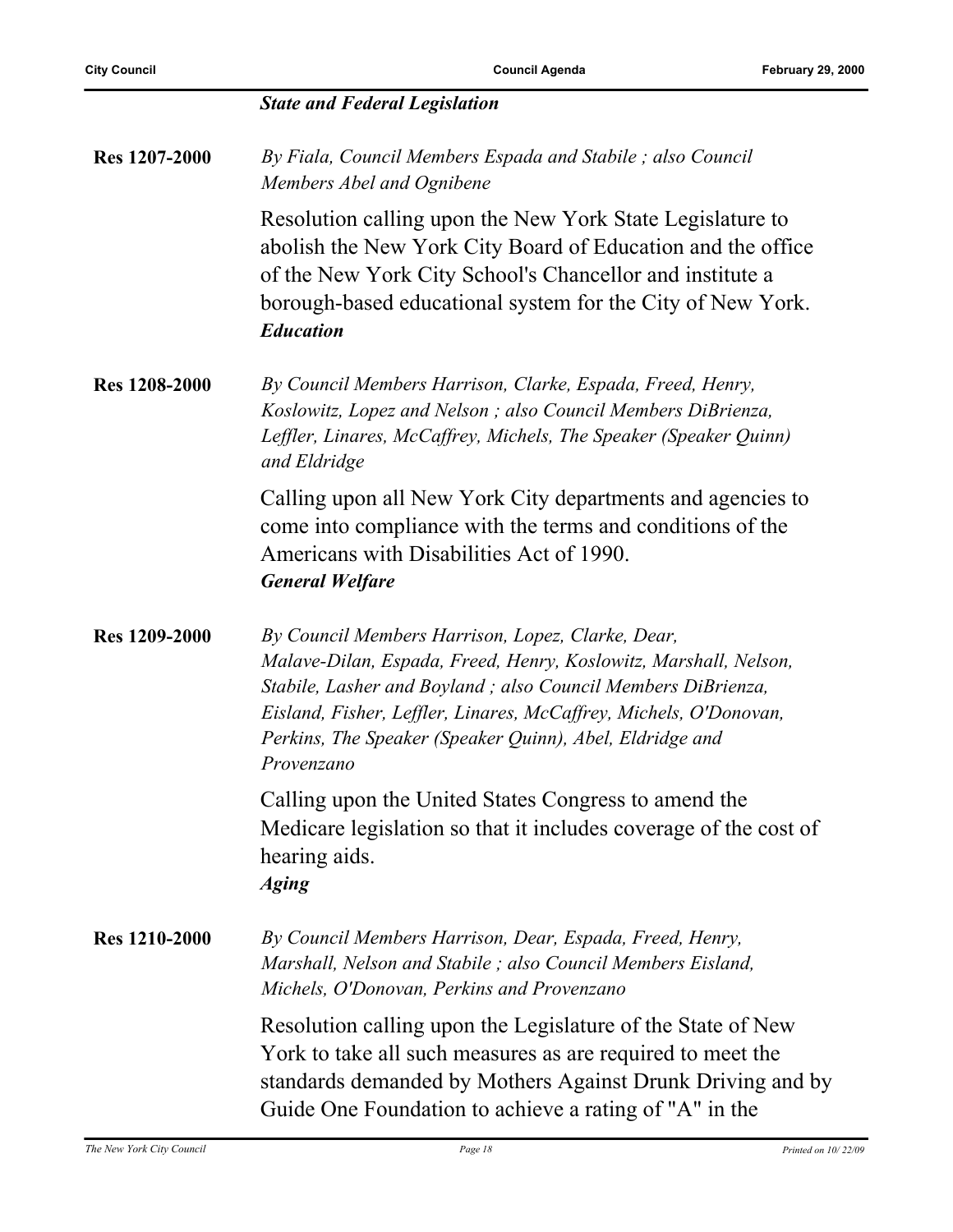|                      | organization's Report Card Survey.<br><b>Transportation</b>                                                                                                                                                                                                                                                                                                                                                                                                                                                                                                                                                            |
|----------------------|------------------------------------------------------------------------------------------------------------------------------------------------------------------------------------------------------------------------------------------------------------------------------------------------------------------------------------------------------------------------------------------------------------------------------------------------------------------------------------------------------------------------------------------------------------------------------------------------------------------------|
| <b>SLR 0192-2000</b> | By Council Member Henry; also Council Member Abel                                                                                                                                                                                                                                                                                                                                                                                                                                                                                                                                                                      |
|                      | State Legislation Resolution requesting the New York State<br>Legislature to pass a bill introduced by Committee on Rules,<br>A.8962, "AN ACT authorizing the city of New York to<br>reconvey its interest in certain real property acquired by in rem<br>tax foreclosure in the borough of Brooklyn to former owner<br>Vincent Frangello, notwithstanding expiration of the two year<br>period within which application may be made to the city to<br>release its interest in property thus acquired; Block No. 5228,<br>Lot No. 37 on tax map for the borough of Brooklyn ".<br><b>State and Federal Legislation</b> |
| <b>Res 1211-2000</b> | By Council Members Leffler, Freed, Henry, Marshall, Nelson and<br>Stabile; also Council Members Berman, Eisland, Fisher, Harrison,<br>Linares, Michels and Watkins                                                                                                                                                                                                                                                                                                                                                                                                                                                     |
|                      | Resolution calling upon the State Legislature and Governor to<br>amend the State Tax Law to temporarily suspend the state sales<br>tax on home heating oil and to allow the City of New York to<br>suspend its local portion of the sales tax on home heating oil<br>until March 31, 2001.<br><b>Finance</b>                                                                                                                                                                                                                                                                                                           |
| Int 0722-2000        | By Council Members Michels, Marshall, Foster, Rivera, Carrion<br>and Golden; also Council Members Leffler, Linares and<br>O'Donovan                                                                                                                                                                                                                                                                                                                                                                                                                                                                                    |
|                      | A Local Law in relation to a corner name, W. Haywood Burns<br>Corner, Borough of Manhattan.<br>Parks, Recreation, Cultural Affairs and International Intergroup<br><b>Relations</b>                                                                                                                                                                                                                                                                                                                                                                                                                                    |
| <b>Res</b> 1212-2000 | By The Speaker (Speaker Miller) and Council Members Moskowitz,<br>Freed, The Speaker (Speaker Quinn) and Reed; also Council<br>Members Eisland, Fisher, Harrison, Michels and Eldridge                                                                                                                                                                                                                                                                                                                                                                                                                                 |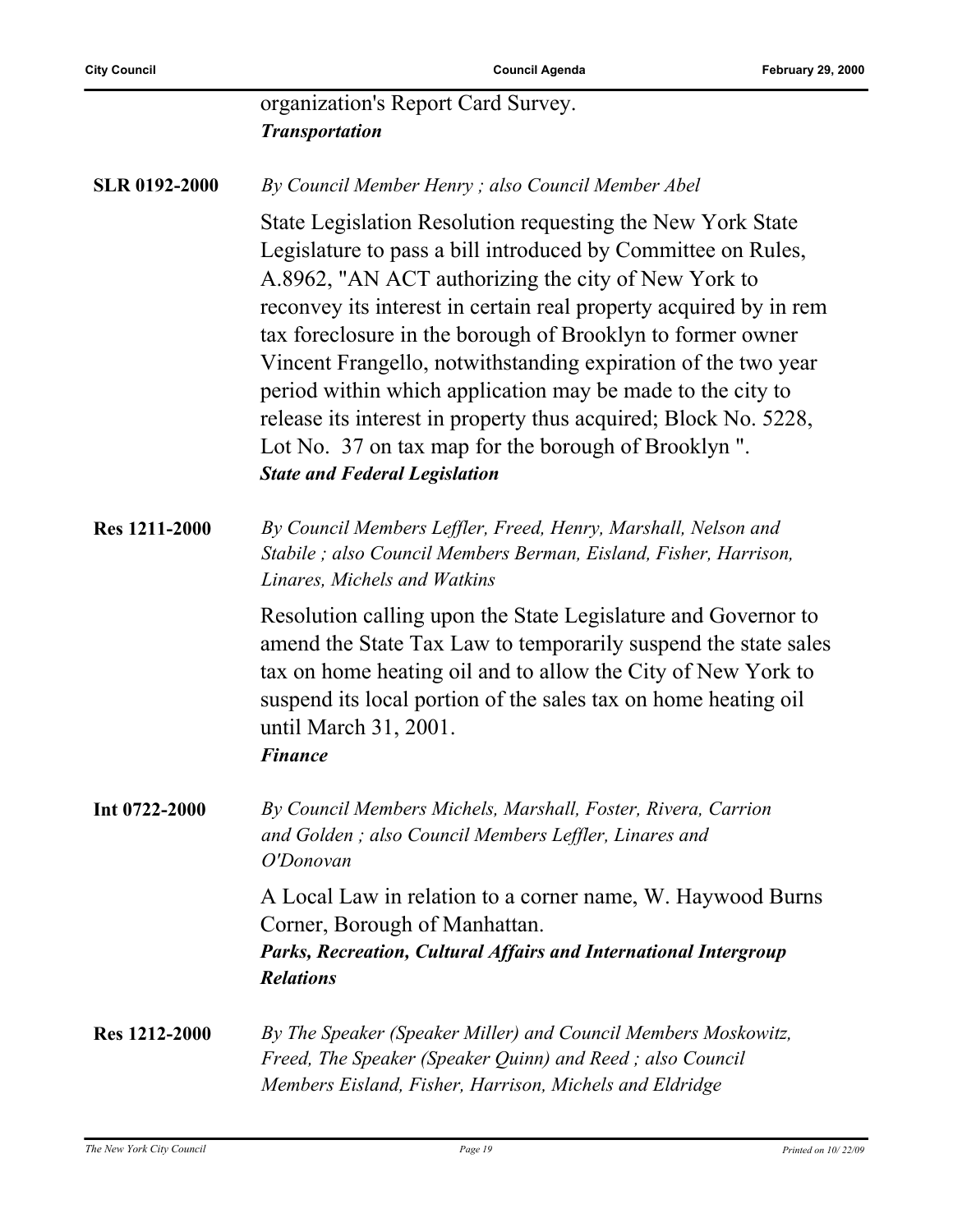|                      | Resolution calling upon the appropriate committee of the City<br>Council to hold an oversight hearing on the introduction of<br>articulated buses by MTA New York City Transit to discuss<br>their impact on service and safety in communities throughout<br>the City.<br><b>Transportation</b>                                                                                                                                                                                                                                                                                                                                                                                     |
|----------------------|-------------------------------------------------------------------------------------------------------------------------------------------------------------------------------------------------------------------------------------------------------------------------------------------------------------------------------------------------------------------------------------------------------------------------------------------------------------------------------------------------------------------------------------------------------------------------------------------------------------------------------------------------------------------------------------|
| <b>SLR 0193-2000</b> | By Council Member O'Donovan; also Council Member Abel                                                                                                                                                                                                                                                                                                                                                                                                                                                                                                                                                                                                                               |
|                      | State Legislation Resolution requesting the New York State<br>Legislature to pass bills introduced by Senator Marchi, S.6239<br>and Assembly Member Straniere, A.9300, "AN ACT<br>authorizing the city of New York to reconvey its interest in<br>certain real property acquired by in rem tax foreclosure in the<br>borough of Staten Island to the former owners Philip and<br>Georgette DePalma, notwithstanding expiration of the two<br>year period within which application may be made to the city<br>to release its interest in property thus acquired; Block No. 238,<br>Lot No. 136 on tax map for the borough of Staten Island".<br><b>State and Federal Legislation</b> |
| Int 0723-2000        | By Council Members Pinkett and Marshall; also Council Member<br>Harrison                                                                                                                                                                                                                                                                                                                                                                                                                                                                                                                                                                                                            |
|                      | A Local Law to amend the Administrative Code of the City of<br>New York, in relation to the acceptance of campaign<br>contributions subsequent to the date of election from previous<br>contributors for the purpose of debt repayment.<br><b>Governmental Operations</b>                                                                                                                                                                                                                                                                                                                                                                                                           |
| <b>Res</b> 1213-2000 | By Council Members Pinkett, Clarke, Henry, Lopez and Marshall;<br>also Council Members Harrison, Leffler, Michels and Wooten                                                                                                                                                                                                                                                                                                                                                                                                                                                                                                                                                        |
|                      | Resolution recommending that a sister city relationship be<br>established between New York City and Lagos.<br>Parks, Recreation, Cultural Affairs and International Intergroup<br><b>Relations</b>                                                                                                                                                                                                                                                                                                                                                                                                                                                                                  |
| CI D 0104 2000       | $R_1$ , $P$ <i>iverg</i> : also Council Mambor Abol                                                                                                                                                                                                                                                                                                                                                                                                                                                                                                                                                                                                                                 |

**SLR 0194-2000** *By Rivera ; also Council Member Abel*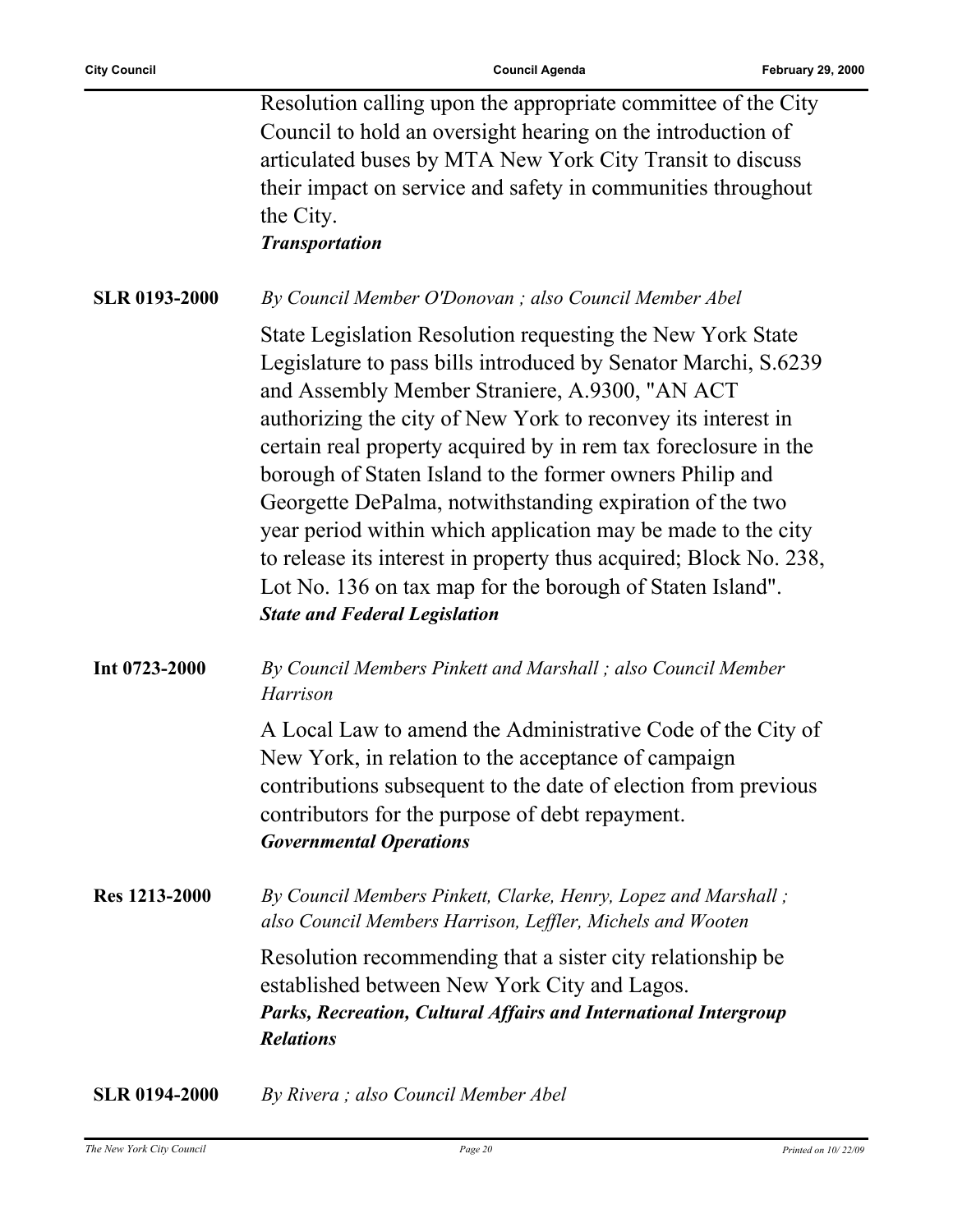|                      | State Legislation Resolution requesting the New York State<br>Legislature to pass a bill introduced by Assembly Member<br>Mayersohn, A.9543, "AN ACT authorizing the city of New<br>York to reconvey its interest in certain real property acquired<br>by in rem tax foreclosure in the borough of Queens to the Arya<br>Spiritual Center, Incorporated, notwithstanding expiration of<br>the two year period within which application may be made to<br>the city to release its interest in property thus acquired; Block<br>No. 9592, Lot No. 95 on the tax map for the borough of<br>Queens".<br><b>State and Federal Legislation</b> |
|----------------------|------------------------------------------------------------------------------------------------------------------------------------------------------------------------------------------------------------------------------------------------------------------------------------------------------------------------------------------------------------------------------------------------------------------------------------------------------------------------------------------------------------------------------------------------------------------------------------------------------------------------------------------|
| <b>SLR 0195-2000</b> | By Rivera and Council Member Stabile; also Council Members<br>Harrison and Michels                                                                                                                                                                                                                                                                                                                                                                                                                                                                                                                                                       |
|                      | State Legislation Resolution requesting the New York State<br>Legislature to pass bills introduced by Senator Leibell, S.6542,<br>and Assembly Member Vitaliano, et al, A.9530, "AN ACT to<br>amend the retirement and social security law, in relation to<br>death benefits available to tier 2, 3 and 4 members of a public<br>retirement system".<br><b>State and Federal Legislation</b>                                                                                                                                                                                                                                             |
| <b>SLR 0196-2000</b> | By Rivera and Council Member Stabile ; also Council Member<br>Harrison                                                                                                                                                                                                                                                                                                                                                                                                                                                                                                                                                                   |
|                      | State Legislation Resolution requesting the New York State<br>Legislature to pass bills introduced by Senator Spano,<br>S.5714-A, and by the Committee on Rules, A.8139-A "AN<br>ACT to amend the retirement and social security law, in<br>relation to the application of the age fifty-seven retirement<br>program, the mandated physically taxing program and the<br>incumbent fifty-five/twenty-five program for certain<br>employees and providing for the repeal of such provisions<br>upon expiration thereof".<br><b>State and Federal Legislation</b>                                                                           |
| <b>SLR 0197-2000</b> | By Rivera and Council Member Stabile; also Council Members<br>Harrison, Lopez and Michels                                                                                                                                                                                                                                                                                                                                                                                                                                                                                                                                                |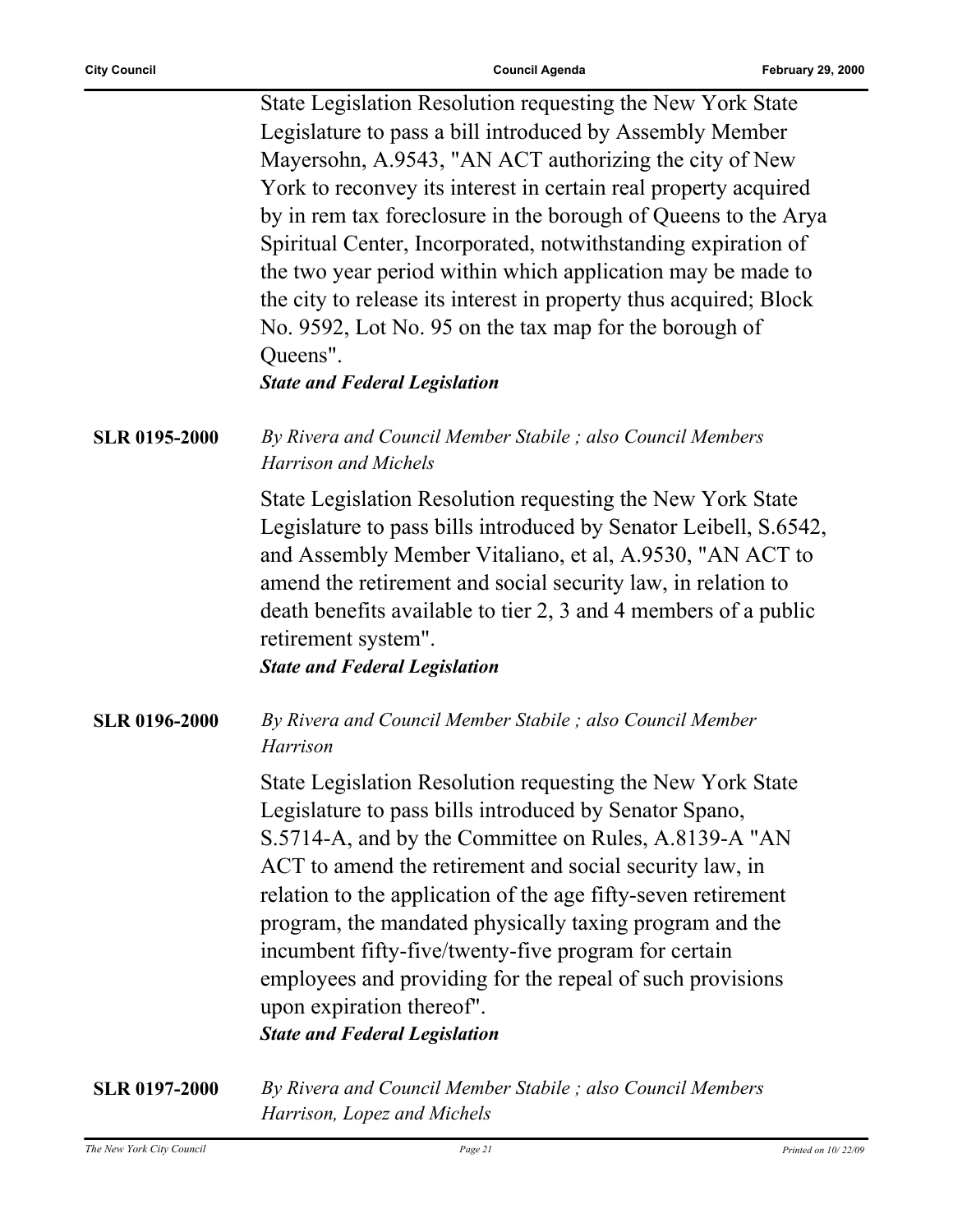$\overline{a}$ 

|                      | State Legislation Resolution requesting the New York State<br>Legislature to pass bills introduced by Senator Leibell,<br>S.5624-A, and by the Committee on Rules, A.8362-A, "AN<br>ACT to amend the retirement and social security law, in<br>relation to increased-take-home pay contributions made on<br>behalf of certain members of New York city's public<br>retirement systems".<br><b>State and Federal Legislation</b>                                        |
|----------------------|------------------------------------------------------------------------------------------------------------------------------------------------------------------------------------------------------------------------------------------------------------------------------------------------------------------------------------------------------------------------------------------------------------------------------------------------------------------------|
| <b>SLR 0198-2000</b> | By Rivera and Council Member Stabile ; also Council Members<br>Harrison, Michels and Provenzano                                                                                                                                                                                                                                                                                                                                                                        |
|                      | State Legislation Resolution requesting the New York State<br>Legislature to pass bills introduced by Senators Maltese and<br>Velella, S.6364, and Assembly Member Pheffer, A.9374, "AN<br>ACT to amend the administrative code of the city of New<br>York, in relation to calculating the benefits payable by the<br>police superior officers' variable supplements fund provided<br>for in such code".<br><b>State and Federal Legislation</b>                       |
| <b>SLR 0199-2000</b> | By Rivera; also Council Members Harrison and Lopez                                                                                                                                                                                                                                                                                                                                                                                                                     |
|                      | State Legislation Resolution requesting the New York State<br>Legislature to pass bills introduced by Senator Johnson,<br>S.3725-B, and Assembly Member Sweeney, A.6904-B, "AN<br>ACT to authorize Edward J. Kiley to transfer certain prior<br>service credit in the New York city police pension fund to the<br>New York state and local employees' retirement system and<br>providing for retroactive retirement benefits".<br><b>State and Federal Legislation</b> |
| <b>SLR 0200-2000</b> | By Rivera; also Council Member Michels                                                                                                                                                                                                                                                                                                                                                                                                                                 |
|                      | State Legislation Resolution requesting the New York State<br>Legislature to pass a bill introduced by Assembly Member<br>Glick, et al, A.3897-A, "AN ACT to amend the vehicle and<br>traffic law, in relation to the use of in-line skates in cities with<br>a population of one million or more".                                                                                                                                                                    |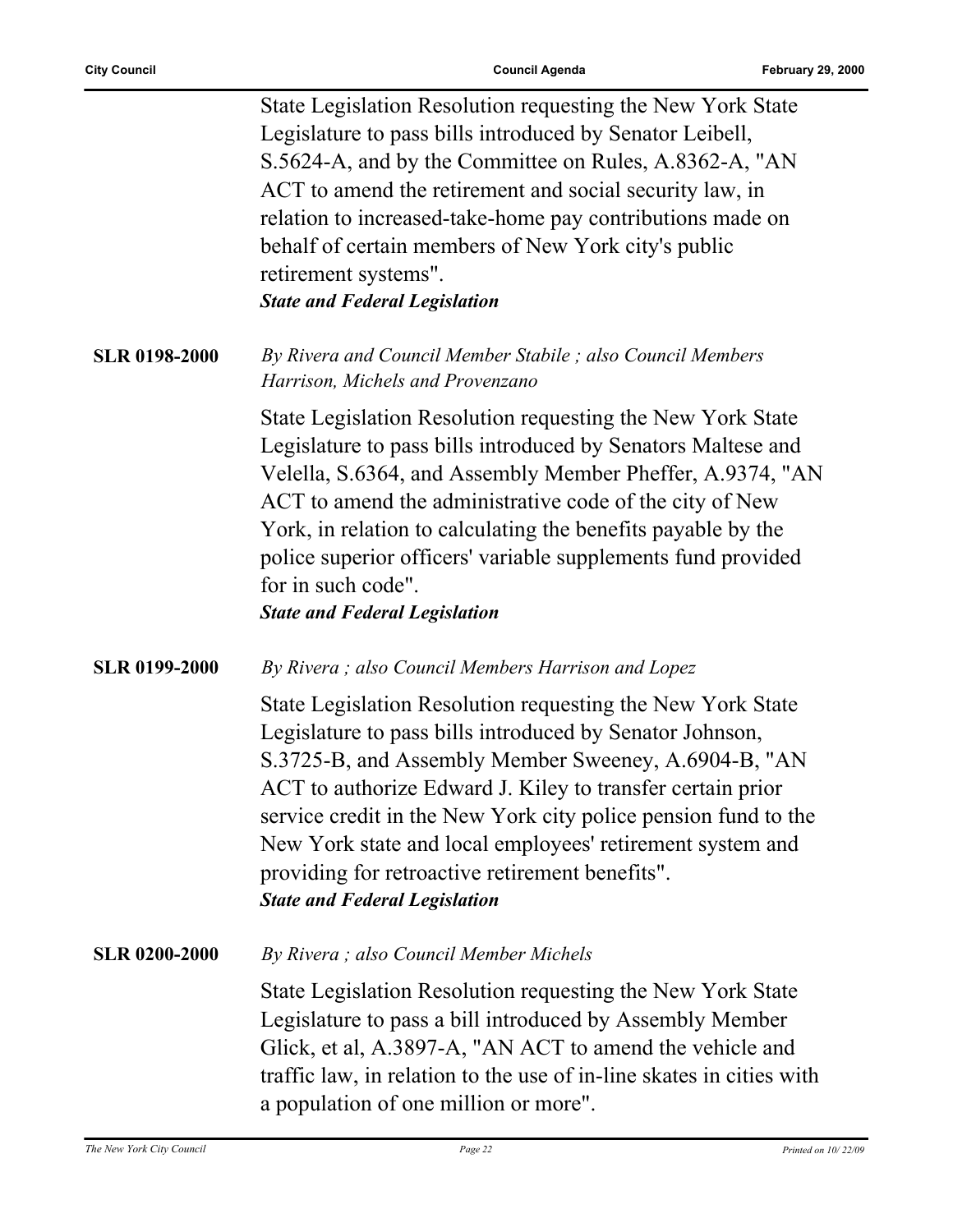|                      | <b>State and Federal Legislation</b>                                                                                                                                                                                                                                                                                                                            |
|----------------------|-----------------------------------------------------------------------------------------------------------------------------------------------------------------------------------------------------------------------------------------------------------------------------------------------------------------------------------------------------------------|
| <b>SLR 0201-2000</b> | By Rivera                                                                                                                                                                                                                                                                                                                                                       |
|                      | State Legislation Resolution requesting the New York State<br>Legislature to pass a bill introduced by Assembly Member<br>Brodsky, A.9267, "AN ACT to amend the environmental<br>conservation law, in relation to charges for the use of public<br>highways in cities having a population in excess of one<br>million".<br><b>State and Federal Legislation</b> |
| Int 0724-2000        | By Council Members Robles, Fisher, Rodriguez, Malave-Dilan,<br>Espada, Lopez, Marshall, Nelson and Reed; also Council<br>Members DiBrienza, Harrison and Wooten                                                                                                                                                                                                 |
|                      | A Local Law to amend the administrative code of the city of<br>New York, in relation to the hours of operation of solid waste<br>transfer stations within the city.<br><b>Environmental Protection</b>                                                                                                                                                          |
| Int 0725-2000        | By Council Members Rodriguez, DiBrienza, Golden, Dear, Freed,<br>Nelson, The Speaker (Speaker Quinn) and Clarke; also Council<br>Members Fisher, O'Donovan, Robles and Wooten                                                                                                                                                                                   |
|                      | A Local Law in relation to a street name, Chief Patrick<br>Brennan Way, Borough of Brooklyn.<br>Parks, Recreation, Cultural Affairs and International Intergroup<br><b>Relations</b>                                                                                                                                                                            |
| Int 0726-2000        | By Council Members Rodriguez and Malave-Dilan; also Council<br>Members Fisher, O'Donovan, Robles and Wooten                                                                                                                                                                                                                                                     |
|                      | A Local Law in relation to a street name, Raul Vasquez Jr.<br>Place, Borough of Brooklyn.<br>Parks, Recreation, Cultural Affairs and International Intergroup<br><b>Relations</b>                                                                                                                                                                               |
| LU 0669-2000         | By Council Member Eisland; also Council Member Harrison                                                                                                                                                                                                                                                                                                         |
|                      | The submission of a site plan by the New York City School                                                                                                                                                                                                                                                                                                       |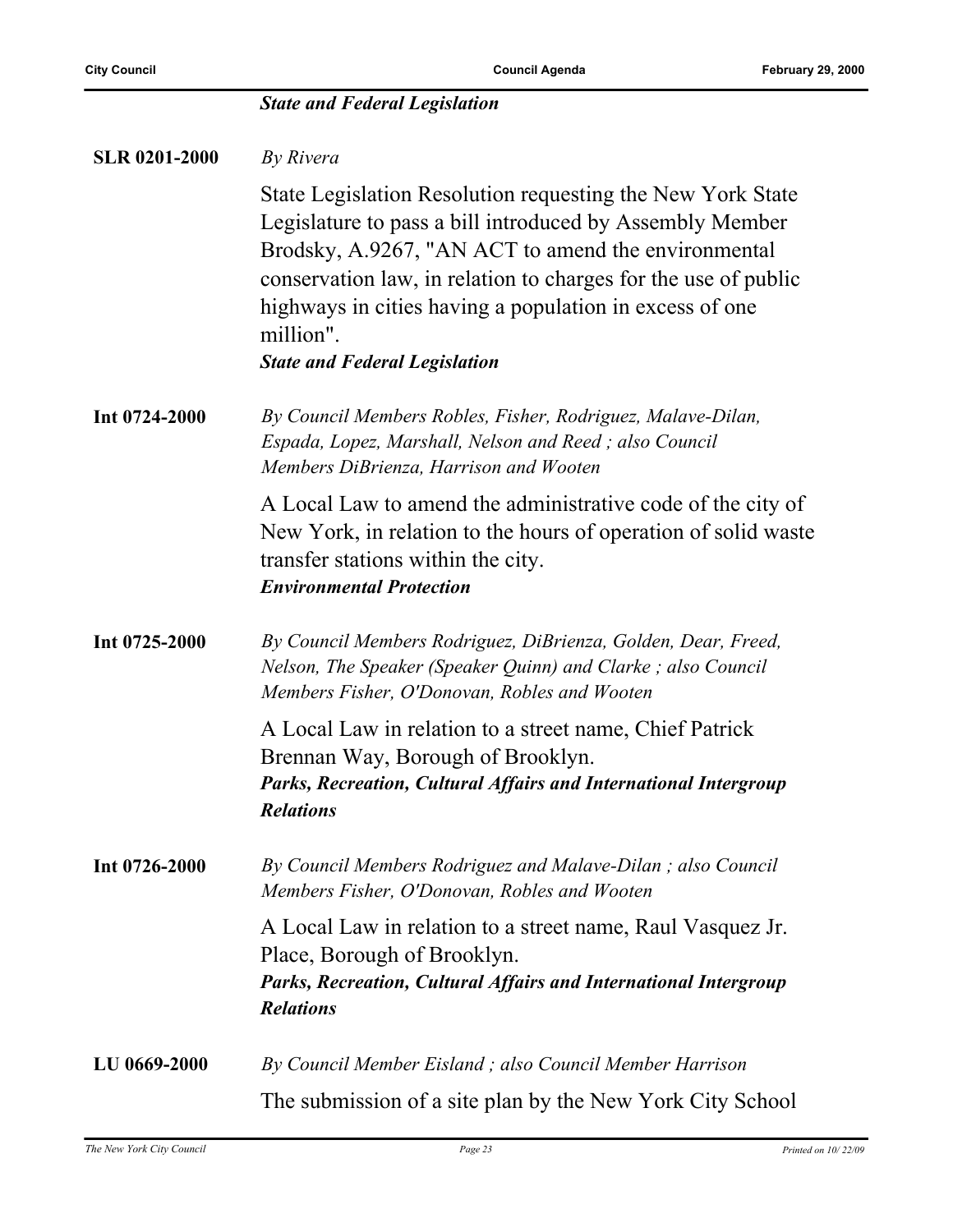|              | Construction Authority, pursuant to §1732 of the New York<br>State Public Authorities Law, for a school, P.S. 242-Q, to be<br>located at 136-11 31st Road, Borough of Queens, Council<br>District no. 20. (Non-ULURP no. 20005196 SCQ)<br><b>Landmarks/Public Siting and Maritime Uses</b>                                                                                                                                                                                                                                                                  |
|--------------|-------------------------------------------------------------------------------------------------------------------------------------------------------------------------------------------------------------------------------------------------------------------------------------------------------------------------------------------------------------------------------------------------------------------------------------------------------------------------------------------------------------------------------------------------------------|
| LU 0670-2000 | By Council Member Eisland                                                                                                                                                                                                                                                                                                                                                                                                                                                                                                                                   |
|              | Non-ULURP application no. N 970370 HGK, pursuant to<br>§505 of the General Municipal Law concerning the<br>designation of the Maujer Street Urban Renewal Area,<br>Borough of Brooklyn in Council District no. 34.<br><b>Planning, Disposition and Concessions</b>                                                                                                                                                                                                                                                                                          |
| LU 0671-2000 | By Council Member Eisland                                                                                                                                                                                                                                                                                                                                                                                                                                                                                                                                   |
|              | Uniform land use review procedure application no. C 970371<br>HUK, pursuant to §197-c and §197-d of the New York City<br>Charter of the City of New York, and §505 of the General<br>Municipal Law concerning the approval of the Maujer Street<br>Urban Renewal Plan, Borough of Brooklyn in Council<br>District no. 34.<br><b>Planning, Disposition and Concessions</b>                                                                                                                                                                                   |
| LU 0672-2000 | By Council Member Eisland                                                                                                                                                                                                                                                                                                                                                                                                                                                                                                                                   |
|              | Uniform land use review procedure application no. C 970372<br>HDK, pursuant to $\S 197$ -c and $\S 197$ -d of the New York City<br>Charter, concerning the disposition of city-owned property, in<br>Council District no. 34, Borough of Brooklyn. This<br>application is subject to review and action by the Land Use<br>Committee only if appealed to the Council pursuant to Section<br>$197-d(b)(2)$ of the Charter or called up by vote of the Council<br>pursuant to $\S 197-d(b)(3)$ of the Charter.<br><b>Planning, Disposition and Concessions</b> |
| LU 0673-2000 | By Council Member Eisland                                                                                                                                                                                                                                                                                                                                                                                                                                                                                                                                   |
|              | Uniform land use review procedure, application no. C 000303<br>HUM, pursuant to $\S 197$ -c and $\S 197$ -d of the Charter of the                                                                                                                                                                                                                                                                                                                                                                                                                           |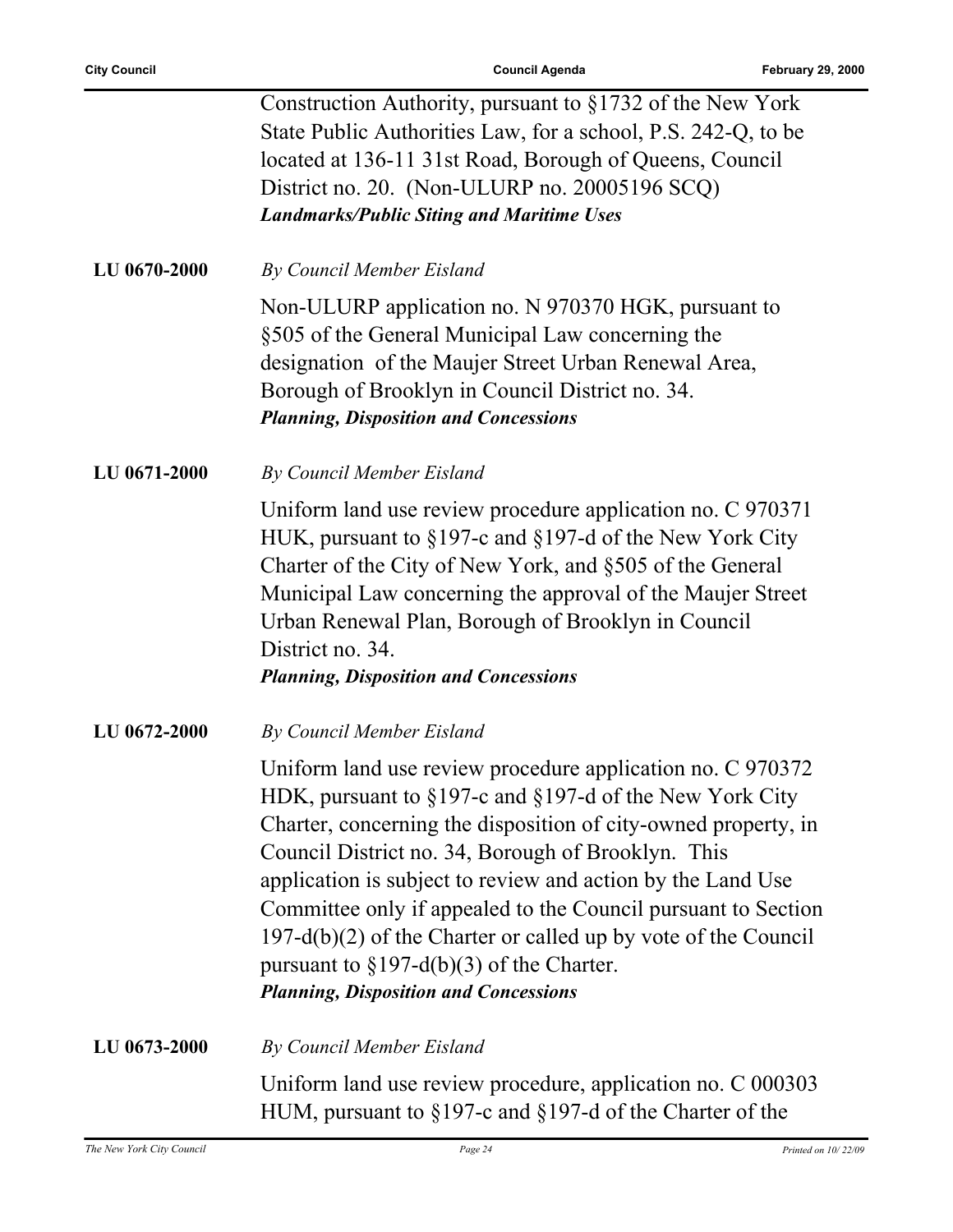|              | City of New York and §505 of the General Municipal Law<br>concerning the approval of an amendment to the West Side<br>Urban Renewal Plan, Borough of Manhattan, in Council<br>District no. 6.<br><b>Planning, Disposition and Concessions</b>                                                                                                                                                                                                                                                                                                         |
|--------------|-------------------------------------------------------------------------------------------------------------------------------------------------------------------------------------------------------------------------------------------------------------------------------------------------------------------------------------------------------------------------------------------------------------------------------------------------------------------------------------------------------------------------------------------------------|
| LU 0674-2000 | By Council Member Eisland                                                                                                                                                                                                                                                                                                                                                                                                                                                                                                                             |
|              | The submission of a site plan by the New York City School<br>Construction Authority, pursuant to §1732 of the New York<br>State Public Authorities Law, for a school, I.S.137-Q, to be<br>located at 109-01 98th Street, Borough of Queens, Council<br>District no. 32. (Non-ULURP no. 20005219 SCQ)<br><b>Landmarks/Public Siting and Maritime Uses</b>                                                                                                                                                                                              |
| LU 0675-2000 | By Council Member Eisland                                                                                                                                                                                                                                                                                                                                                                                                                                                                                                                             |
|              | Uniform Land Use Review Procedure application no. 960517<br>ZMR, pursuant to $\S197$ -c and $\S197$ -d of the New York City<br>Charter, concerning changes to the zoning map, Borough of<br>Staten Island, Council District no. 50.<br><b>Zoning and Franchises</b>                                                                                                                                                                                                                                                                                   |
| LU 0676-2000 | By Council Member Eisland                                                                                                                                                                                                                                                                                                                                                                                                                                                                                                                             |
|              | Application no. 20005240 HAX, an Urban Development<br>Action Area Project known as Fairmount/Marmion, located in<br>Community Board 6, Council District no. 15, Borough of the<br>Bronx. This matter is subject to Council review and action<br>pursuant to Article 16 of the New York General Municipal<br>Law, at the request of the New York City Department of<br>Housing Preservation and Development and pursuant to §696<br>of the General Municipal Law for a real property tax<br>exemption.<br><b>Planning, Disposition and Concessions</b> |
| LU 0677-2000 | By Council Member Eisland                                                                                                                                                                                                                                                                                                                                                                                                                                                                                                                             |
|              | Application no. 20005241 HAX, an Urban Development<br>Action Area Project known as Stebbins/Bristow, located in                                                                                                                                                                                                                                                                                                                                                                                                                                       |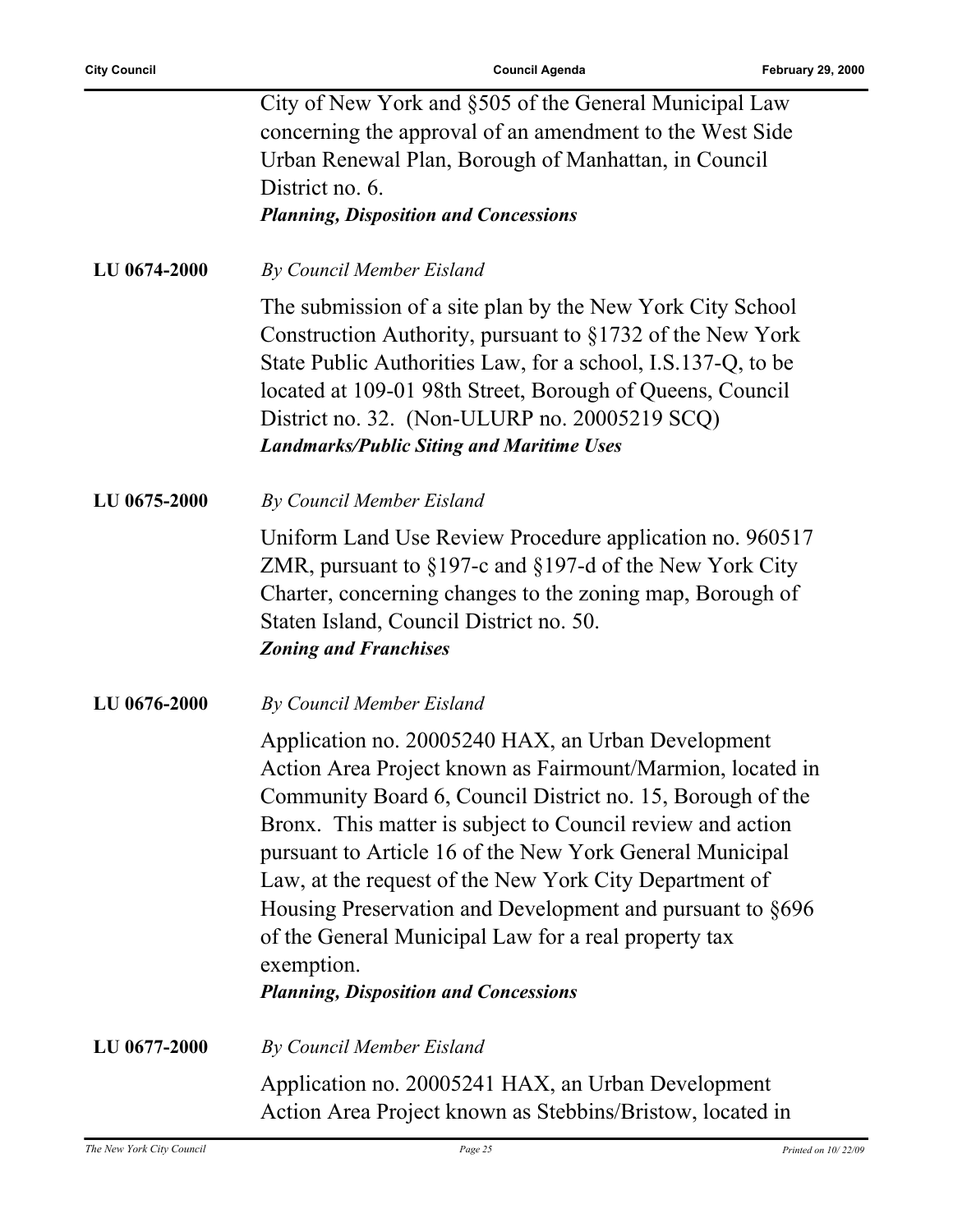|            | Community Board 3, Council District no. 15, Borough of the |
|------------|------------------------------------------------------------|
|            | Bronx. This matter is subject to Council review and action |
|            | pursuant to Article 16 of the New York General Municipal   |
|            | Law, at the request of the New York City Department of     |
|            | Housing Preservation and Development, and pursuant to §696 |
|            | of the General Municipal Law for a real property tax       |
| exemption. |                                                            |
|            | <b>Planning, Disposition and Concessions</b>               |
|            |                                                            |

**LU 0678-2000** *By Council Member Eisland*

Application no. 20005242 HAX, an Urban Development Action Area Project, located at 429 East 157th Street, Council District no. 17, Borough of the Bronx. This matter is subject to Council review and action pursuant to Article 16 of the New York General Municipal Law, at the request of the New York City Department of Housing Preservation and Development and pursuant to Section 577 of the Private Housing Finance Law for a partial tax exemption. *Planning, Disposition and Concessions*

#### **LU 0679-2000** *By Council Member Eisland*

Application no. 20005243 HAX, an Urban Development Action Area Project, located at 1944 Loring Place, Council District no. 14, Borough of the Bronx. This matter is subject to Council review and action pursuant to Article 16 of the New York General Municipal Law, at the request of the New York City Department of Housing Preservation and Development and pursuant to Section 577 of the Private Housing Finance Law for a partial tax exemption *Planning, Disposition and Concessions*

**LU 0680-2000** *By Council Member Eisland*

Application no. 20005244 HAM, an Urban Development Action Area Project, located at 450 West 55th Street, Council District no. 3, Borough of Manhattan. This matter is subject to Council review and action pursuant to Article 16 of the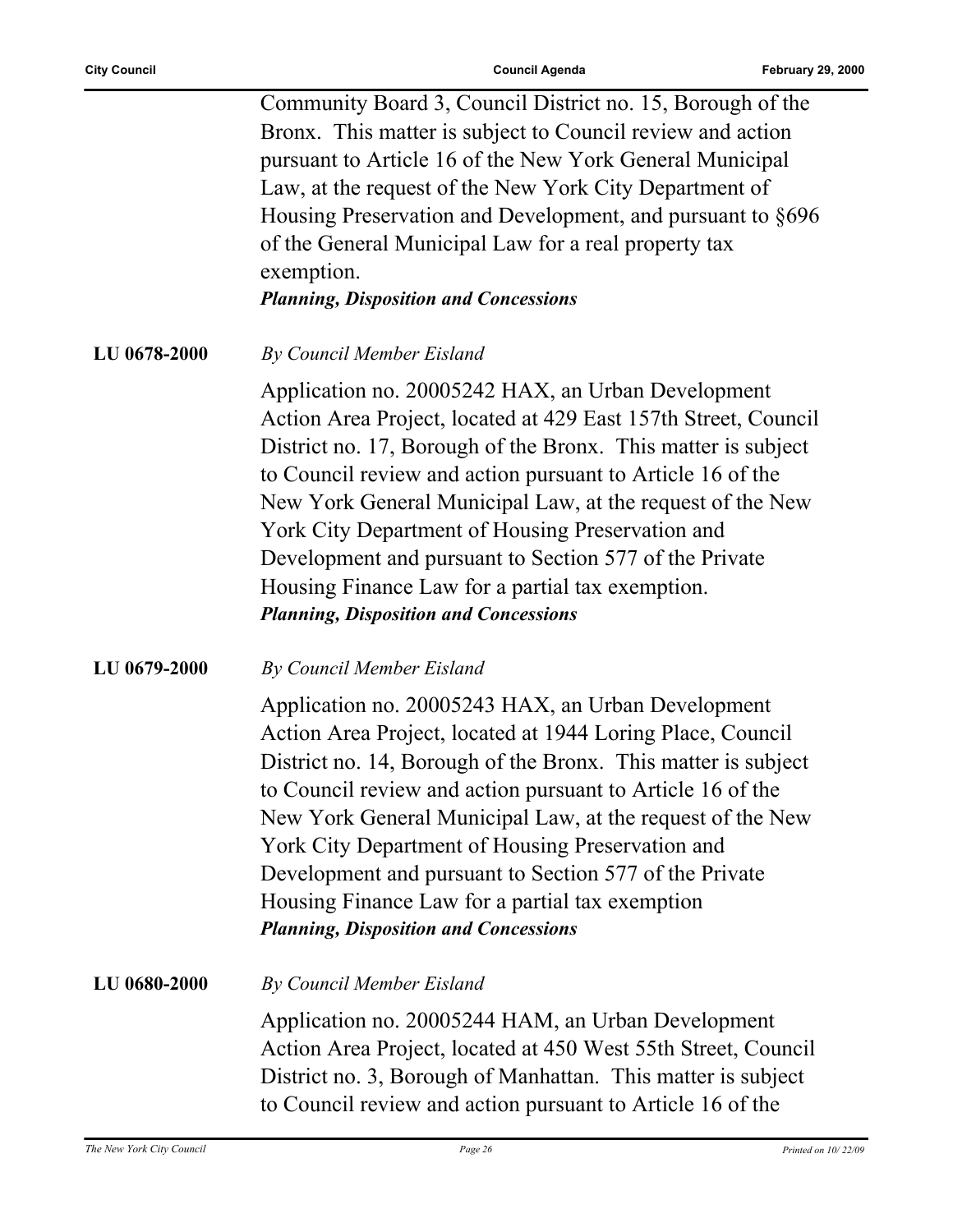$\overline{a}$ 

|              | New York General Municipal Law, at the request of the New<br>York City Department of Housing Preservation and<br>Development and pursuant to Section 577 of the Private                                                                                                                                                                                                                                                                                                                                                                   |
|--------------|-------------------------------------------------------------------------------------------------------------------------------------------------------------------------------------------------------------------------------------------------------------------------------------------------------------------------------------------------------------------------------------------------------------------------------------------------------------------------------------------------------------------------------------------|
|              | Housing Finance Law for a partial tax exemption.<br><b>Planning, Disposition and Concessions</b>                                                                                                                                                                                                                                                                                                                                                                                                                                          |
| LU 0681-2000 | By Council Member Eisland                                                                                                                                                                                                                                                                                                                                                                                                                                                                                                                 |
|              | Application no. 20005245 HAX, an Urban Development<br>Action Area Project, located in Community Board 5, 7 and 8,<br>Council Districts no. 14 and 15, Borough of the Bronx. This<br>matter is subject to Council review and action pursuant to<br>Article 16 of the New York General Municipal Law, at the<br>request of the New York City Department of Housing<br>Preservation and Development, and pursuant to §696 of the<br>General Municipal Law for a real property tax exemption.<br><b>Planning, Disposition and Concessions</b> |
| LU 0682-2000 | By Council Member Eisland                                                                                                                                                                                                                                                                                                                                                                                                                                                                                                                 |
|              | Application no. 20005246 HAX, an Urban Development<br>Action Area Project, located at 1118 Southern Boulevard,<br>Council District no. 18, Borough of the Bronx. This matter is<br>subject to Council review and action pursuant to Article 16 of<br>the New York General Municipal Law, at the request of the<br>New York City Department of Housing Preservation and<br>Development.<br><b>Planning, Disposition and Concessions</b>                                                                                                    |
| LU 0683-2000 | By Council Member Eisland                                                                                                                                                                                                                                                                                                                                                                                                                                                                                                                 |
|              | Application no. 20005247 HAX, an Urban Development<br>Action Area Project, located at 2093 Davidson Avenue,<br>Council District no. 14, Borough of the Bronx. This matter is<br>subject to Council review and action pursuant to Article 16 of<br>the New York General Municipal Law, at the request of the<br>New York City Department of Housing Preservation and<br>Development.<br><b>Planning, Disposition and Concessions</b>                                                                                                       |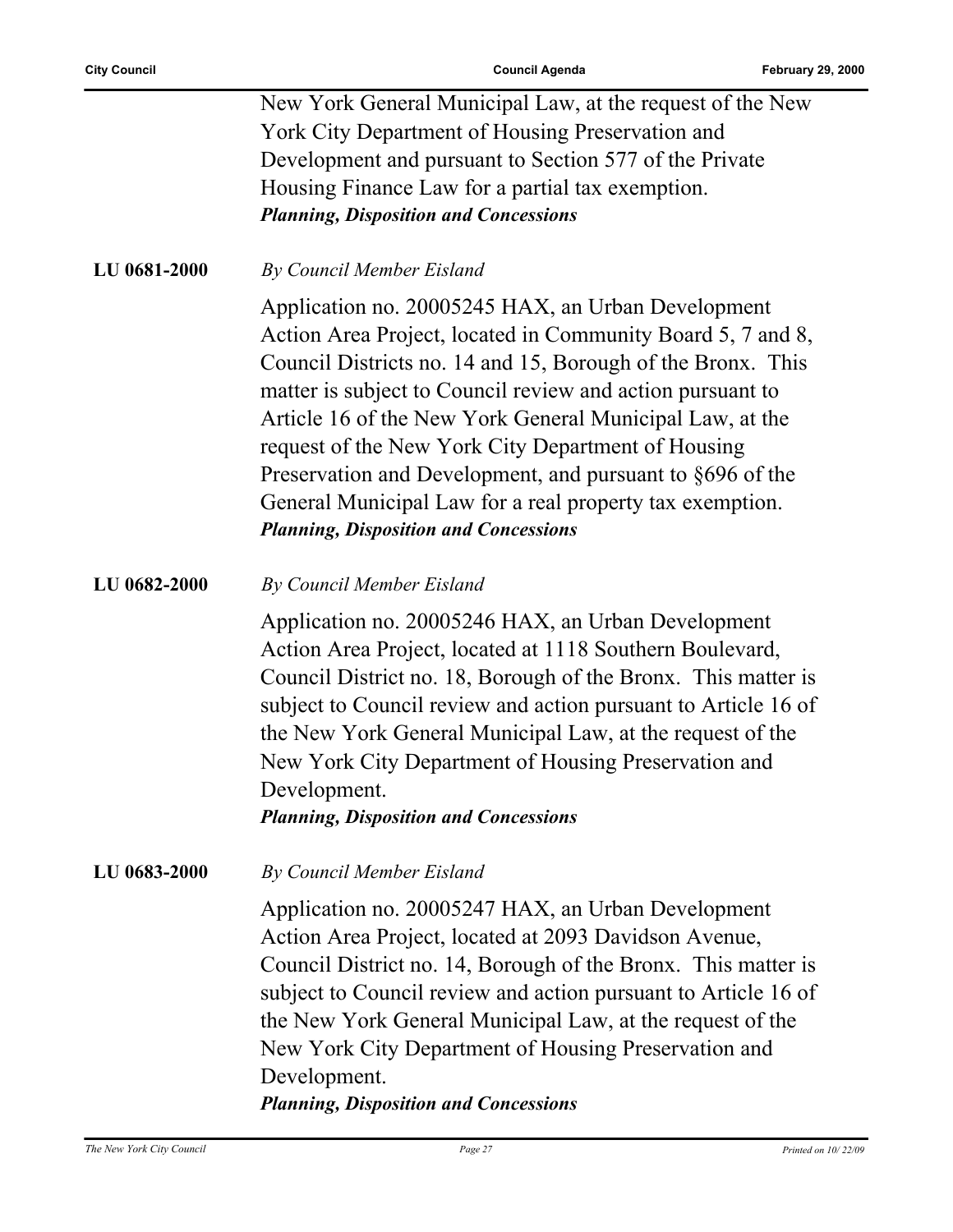| LU 0684-2000 | By Council Member Eisland                                                                                                                                                                                                                                                                                                                                                                                                                                                                                                         |
|--------------|-----------------------------------------------------------------------------------------------------------------------------------------------------------------------------------------------------------------------------------------------------------------------------------------------------------------------------------------------------------------------------------------------------------------------------------------------------------------------------------------------------------------------------------|
|              | Application no. 20005248 HAM, an Urban Development<br>Action Area Project, located at 1509 Lexington Avenue,<br>Council District no. 11, Borough of Manhattan. This matter is<br>subject to Council review and action pursuant to Article 16 of<br>the New York General Municipal Law, at the request of the<br>New York City Department of Housing Preservation and<br>Development.<br><b>Planning, Disposition and Concessions</b>                                                                                              |
| LU 0685-2000 | By Council Member Eisland                                                                                                                                                                                                                                                                                                                                                                                                                                                                                                         |
|              | Application no. 20005249 HAK, an Urban Development<br>Action Area Project, located at 193 and 195 Richards Street,<br>Council District no. 38, Borough of Brooklyn. This matter is<br>subject to Council review and action pursuant to Article 16 of<br>the New York General Municipal Law, at the request of the<br>New York City Department of Housing Preservation and<br>Development, and pursuant to §696 of the General Municipal<br>Law for a real property tax exemption.<br><b>Planning, Disposition and Concessions</b> |
| LU 0686-2000 | By Council Member Eisland                                                                                                                                                                                                                                                                                                                                                                                                                                                                                                         |
|              | Application no. 20005250 HAK, an Urban Development<br>Action Area Project, located at 204 Tapscott Street, Council<br>District no. 41, Borough of Brooklyn. This matter is subject<br>to Council review and action pursuant to Article 16 of the<br>New York General Municipal Law, at the request of the New<br>York City Department of Housing Preservation and<br>Development, and pursuant to §696 of the General Municipal<br>Law for a real property tax exemption.<br><b>Planning, Disposition and Concessions</b>         |
| LU 0687-2000 | By Council Member Eisland                                                                                                                                                                                                                                                                                                                                                                                                                                                                                                         |
|              | Application no. 20005251 HAK, an Urban Development<br>Action Area Project, located at 407, 409 and 435 New Jersey                                                                                                                                                                                                                                                                                                                                                                                                                 |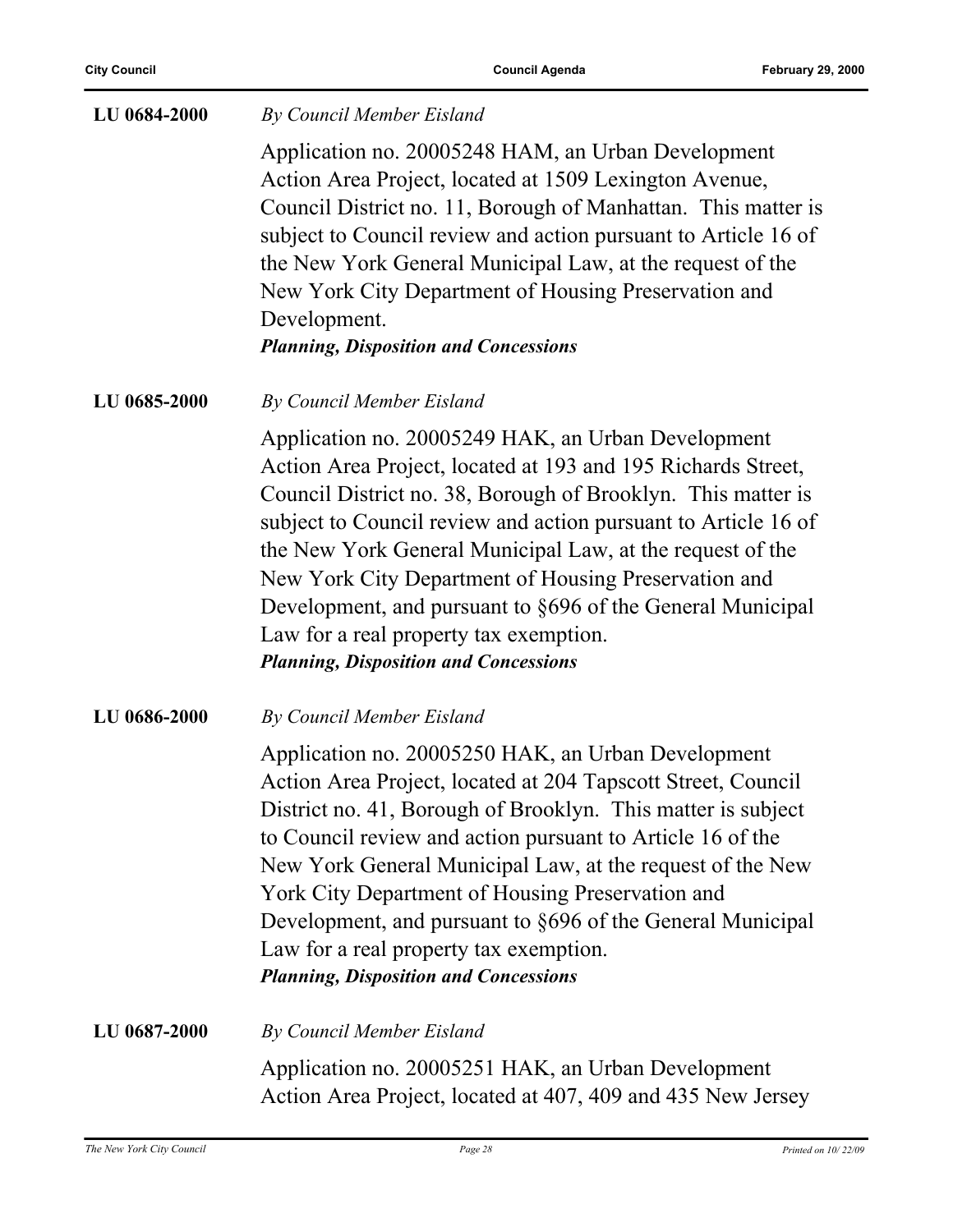|              | Avenue, Council District no. 37, Borough of Brooklyn. This<br>matter is subject to Council review and action pursuant to<br>Article 16 of the New York General Municipal Law, at the                                                                                                                                                                                                                                                                                                                                                                                                                |
|--------------|-----------------------------------------------------------------------------------------------------------------------------------------------------------------------------------------------------------------------------------------------------------------------------------------------------------------------------------------------------------------------------------------------------------------------------------------------------------------------------------------------------------------------------------------------------------------------------------------------------|
|              | request of the New York City Department of Housing                                                                                                                                                                                                                                                                                                                                                                                                                                                                                                                                                  |
|              | Preservation and Development.                                                                                                                                                                                                                                                                                                                                                                                                                                                                                                                                                                       |
|              | <b>Planning, Disposition and Concessions</b>                                                                                                                                                                                                                                                                                                                                                                                                                                                                                                                                                        |
| LU 0688-2000 | By Council Member Eisland                                                                                                                                                                                                                                                                                                                                                                                                                                                                                                                                                                           |
|              | Application no. 20005252 HAM, an Urban Development<br>Action Area Project, located at 457 West 166th Street and<br>2240 Amsterdam Avenue, Council District no. 10, Borough<br>of Manhattan. This matter is subject to Council review and<br>action pursuant to Article 16 of the New York General<br>Municipal Law, at the request of the New York City<br>Department of Housing Preservation and Development.<br><b>Planning, Disposition and Concessions</b>                                                                                                                                      |
| LU 0689-2000 | By Council Member Eisland                                                                                                                                                                                                                                                                                                                                                                                                                                                                                                                                                                           |
|              | Uniform land use review procedure application no. C 990448<br>PPM, pursuant to §197-c and §197-d of the New York City<br>Charter concerning the disposition of fourteen (14)<br>city-owned properties, located in Community Board 3,<br>Borough of Manhattan, in Council Districts no. 1 and 2. This<br>application is subject to review and action by the Land Use<br>Committee only if appealed to the Council pursuant to<br>$\S 197-d(b)(2)$ of the Charter or called up by vote of the<br>Council pursuant to $\S 197-d(b)(3)$ of the Charter.<br><b>Planning, Disposition and Concessions</b> |
| LU 0690-2000 | By Council Member Eisland                                                                                                                                                                                                                                                                                                                                                                                                                                                                                                                                                                           |
|              | Uniform land review procedure application no. C<br>000214HAM, an Urban Development Action Area<br>Designation, Project and the disposition of such property<br>located at 71, 73, 75 and 77 West 127th Street, Borough of<br>Manhattan, Council District no. 9. This matter is subject to<br>Council Review and action pursuant to $\S 197$ -c and $\S 197$ -d of                                                                                                                                                                                                                                   |